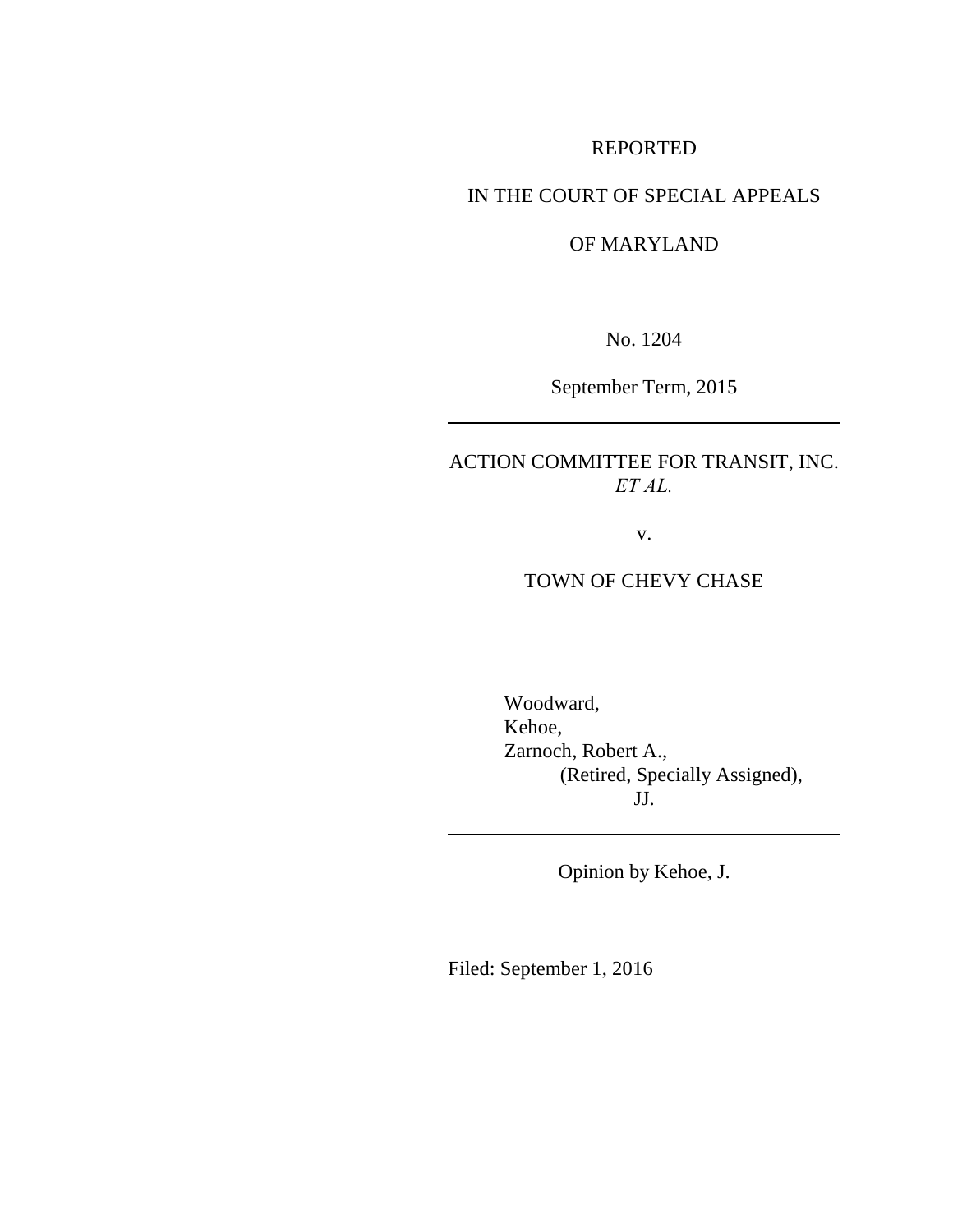The Maryland Public Information Act (the "MPIA")<sup>1</sup> permits government agencies to charge a reasonable fee for expenses incurred in the course of responding to a request to inspect public records. *See* § 4-206 of the General Provisions Article ("GP"), Md. Code Ann. (2014). The MPIA also allows an agency to waive fees upon the request of an applicant if, "after considering the applicant's ability to pay and other relevant factors, the official custodian determines that the waiver would be in the public interest." GP § 4- 206(e)(2). The dispositive issue in this appeal is whether an official custodian may take a community organization's past criticisms of the agency into account in deciding whether granting the organization's fee waiver request is in the public interest.

The Action Committee for Transit ("ACT") and Benjamin Ross appeal from a judgment of the Circuit Court for Montgomery County in favor of the Town of Chevy Chase.<sup>2</sup> ACT and Ross assert that the Town violated the MPIA when it denied their requests for waivers of fees that the Town proposed to charge them for responding to requests for copies of certain Town records. The circuit court concluded that the Town did not violate the Act and entered judgment accordingly. ACT and Ross present two issues, which, for purposes of analysis, are best expressed in terms of whether the circuit

<sup>&</sup>lt;sup>1</sup>The MPIA is codified in Title 4 of the General Provisions Article, Md. Code Ann. (2014).

<sup>&</sup>lt;sup>2</sup>The Town of Chevy Chase is not to be confused with any of the other similarlynamed municipalities located in Montgomery County: Chevy Chase Village, Section 3 of the Village of Chevy Chase, The Village of Chevy Chase Section 5, the Village of North Chevy Chase, and the Town of Chevy Chase View. Of these, Chevy Chase Village is the oldest, having been incorporated by an act of the General Assembly in 1910. *See* ch. 382 of the Laws of 1910.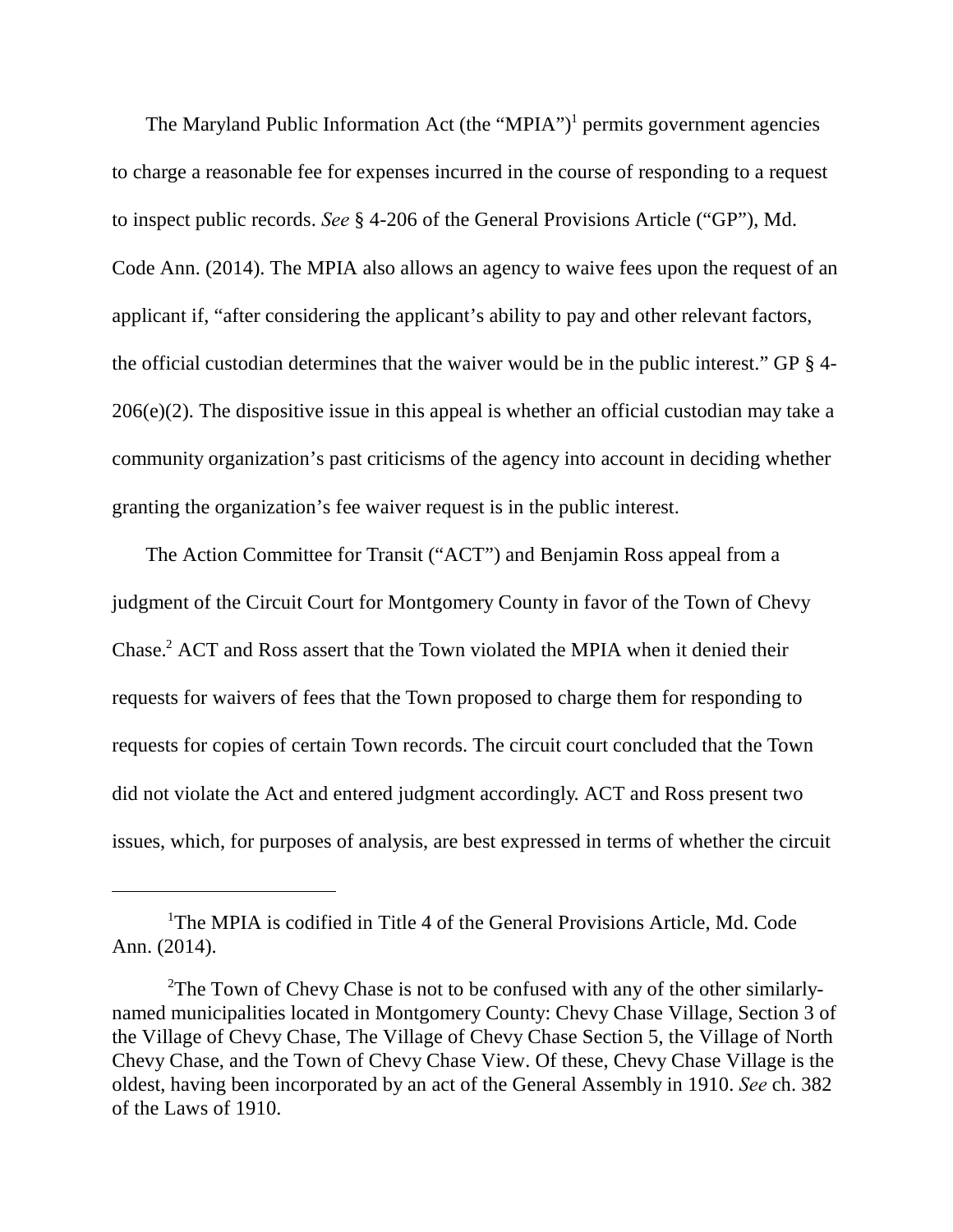court erred in granting summary judgment to the Town as to the claims of ACT on the one hand, and Ross on the other.<sup>3</sup>

We will vacate the judgment of the circuit court and remand this case for further proceedings.

### **BACKGROUND**

"In cases interpreting an MPIA request, facts necessary to the determination of a motion for summary judgment may be placed before the court by pleadings, affidavit, deposition, answers to interrogatories, admission of facts, stipulations and concessions." *Prince George's County v. The Washington Post Co.*, 149 Md. App. 289, 304 (2003) (internal quotation and citation omitted). Our summary of the facts is drawn from those sources.

ACT is a non-stock, non-profit organization that advocates for public transportation in Montgomery County, Maryland. Ross is a published author who has written extensively in print and electronic media about issues regarding the Purple Line. He lives

<sup>&</sup>lt;sup>3</sup>ACT and Ross filed a joint brief and present the following questions:

<sup>1.</sup> Whether the Circuit Court erred in holding that the Town of Chevy Chase was permitted to use "past negative comments" by a public-interest group and a journalist as a basis for denying their requests for fee waivers under the MPIA.

<sup>2.</sup> Whether the Circuit Court erred in holding that the Town of Chevy Chase was permitted to deny fee waiver requests based on "other relevant factors" it neither articulated nor explained.

The problem with this articulation of the issues is that it blurs some factual differences between ACT and Ross and their respective requests.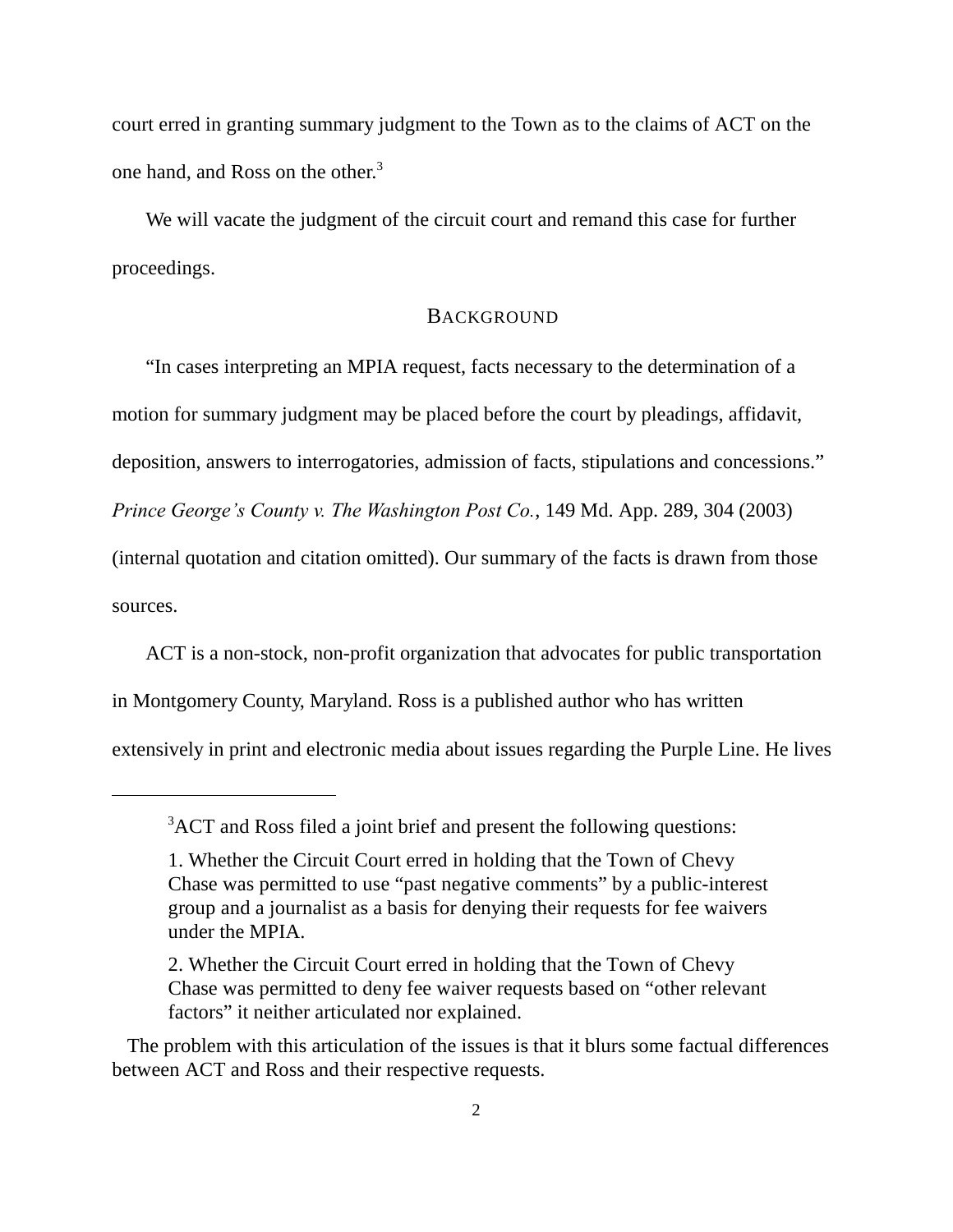in Bethesda. The Town is a Maryland municipal corporation and, as such, is subject to the MPIA. Todd Hoffman, the Town Manager, is the official custodian of the Town's public records. *See* GP § 4-101(f).<sup>4</sup>

The controversy between the parties concerns the Purple Line, a proposed light rail public transit system that, if constructed, will extend from Bethesda to New Carrollton. The Purple Line is a multi-billion dollar project that is proposed to be funded through a combination of federal, State, local, and private sources.<sup>5</sup> Current plans call for a portion of the Purple Line to be located within in a former railroad right-of-way which is currently used as a linear park known as the Georgetown Branch Trail or the Capital Crescent Trail. Part of this trail is located within the Town. Town residents and property owners will be directly affected by the construction and operation of the Purple Line. The Town opposes the project.<sup>6</sup>

ACT and Ross allege that, in 2008, and as part of its effort to oppose construction of the Purple Line, the Town retained the law firm of Sidley Austin and a civil engineer to review the Maryland Transit Administration's Draft Environmental Impact Statement for

#### $5S$ ee

https://perma.cc/QUN6-ZCPU/, last visited July 15, 2016.

<sup>6</sup>There has been other litigation in Maryland courts regarding the Capital Crescent Trail. *See Montgomery County v. Bhatt,* 446 Md. 79 (2016).

<sup>&</sup>lt;sup>4</sup>The MPIA defines "Custodian" in GP  $\S$  4-101(f) as:

<sup>(1)</sup> the official custodian; or

<sup>(2)</sup> any other authorized individual who has physical custody and control of a public record.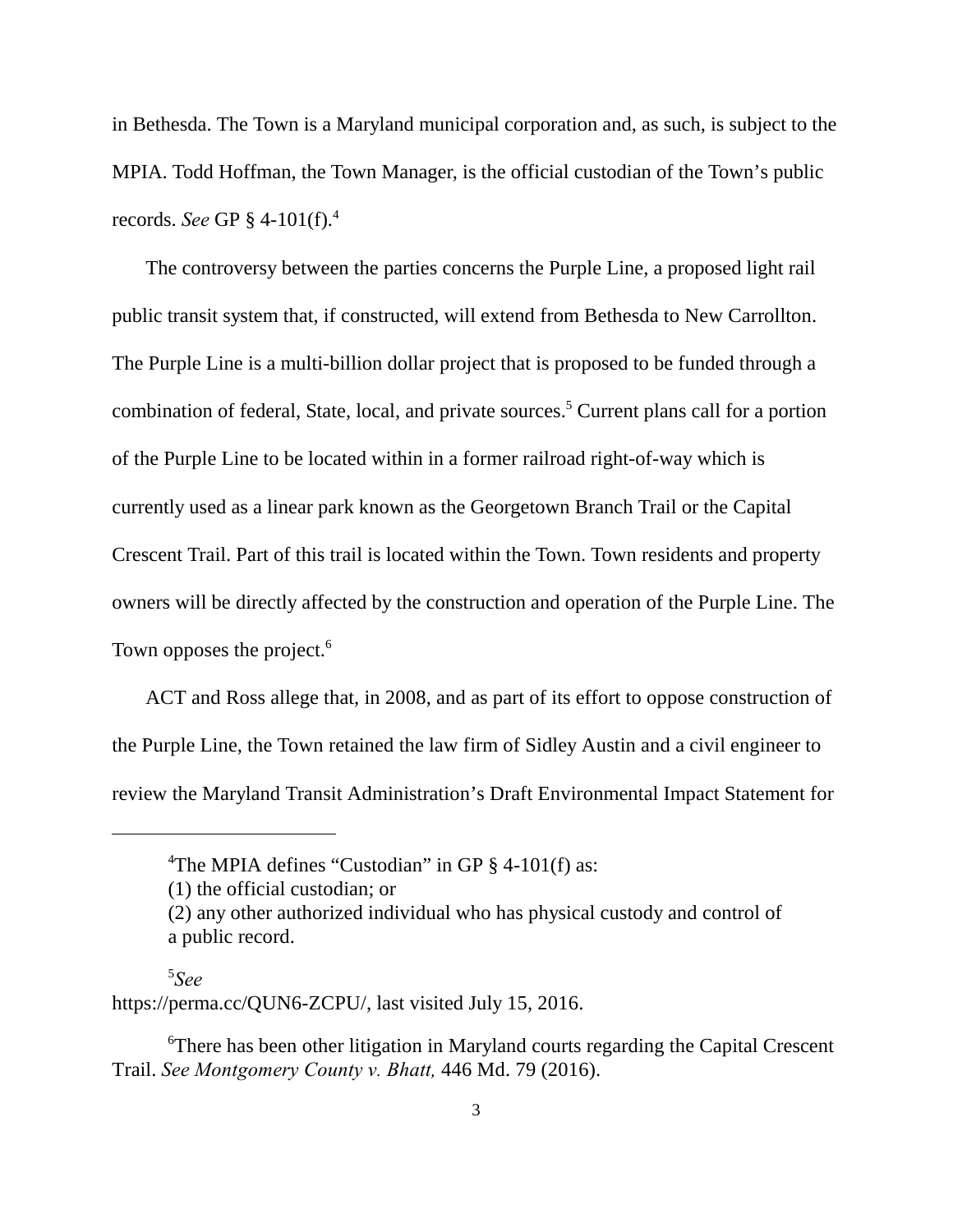the Purple Line. ACT and Ross allege that the Town spent approximately \$434,000 in that effort. ACT and Ross further allege that in 2014, the Town retained the law firm, of Buchanan Ingersoll & Rooney (the "Buchanan Firm"), which in turn subcontracted with two lobbying firms, Chambers, Conlon & Harwell, LLC (the "Chambers Firm") and Alexander & Cleaver, P.A. (the "Alexander Firm"). The Town also retained the public relations firm Xenophon Strategies. All four firms were retained to represent the Town's interests in lobbying both the federal and state governments to deny funding for the Purple Line. The Town paid the Buchanan Firm \$20,000 monthly for its services.

Early in 2014, the Washington Post and other news sources published several articles detailing the Town's relationship with the four firms, including some details on the monthly fees the Town paid for the firms' services. Additionally, an article in the Washington Post reported that one of the partners in the Buchanan Firm was Robert L. Shuster, whose brother, Bill Shuster, is the chair of the Transportation and Infrastructure Committee of the United States House of Representatives.<sup>7</sup> Spurred by the information contained in these articles, ACT and Ross sought access to the Town's records pertaining to the Town's relationship with these firms. To that end, both ACT and Ross filed a series of MPIA requests with the Town.

ACT's first request was submitted in February, 2014. ACT sought documents

<sup>&</sup>lt;sup>7</sup>The record indicates that Mr. Shuster the lawyer made it clear to the Town Council that he would not lobby Mr. Shuster the congressman before the Town Council agreed to hire the Buchanan Firm.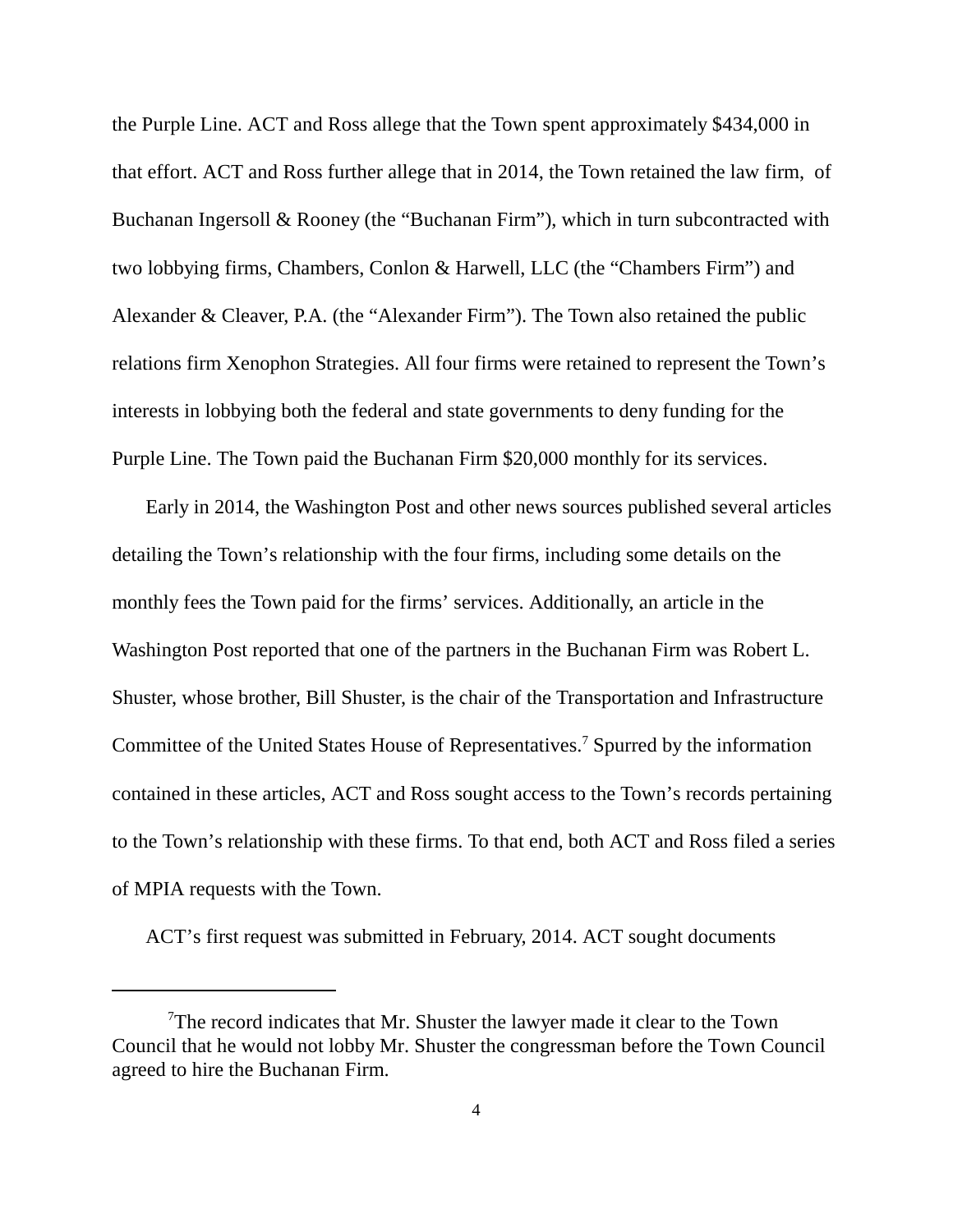regarding the Town's relationship with the Buchanan Firm; it did not request a fee waiver. The Town provided copies of all non-privileged documents that were responsive to the request without charge because the time spent by Town staff in responding was less than two hours. *See* GP § 4-206(c) ("The official custodian may not charge a fee for the first 2 hours that are needed" to respond to a request to inspect public records.).

ACT filed two additional requests in April. The first sought documents pertaining to the Town's relationship with the Chambers and Alexander Firms, as well as any additional documents pertaining to the Buchanan Firm. The second request sought access to privileged documents relating to the Buchanan Firm and documents concerning the Town's relationship with Xenophon Strategies.

In response to the first April request, Hoffman, the Town Manager, stated that the Town staff would begin searching for documents responsive to the request upon ACT's deposit of \$700, noting that it would not provide the two hours of free research because ACT's request was on the same general topic as its February request. As to the second April request, Mr. Hoffman stated that it would provide two hours of free research, but still required a deposit of \$250 before it would begin research on the requested documents.

ACT then requested a fee waiver for both April requests. The Town denied the waiver request on April 23, 2014. By way of explanation, Mr. Hoffman stated that "[i]t is anticipated that the Town will expend a significant amount of time researching and

5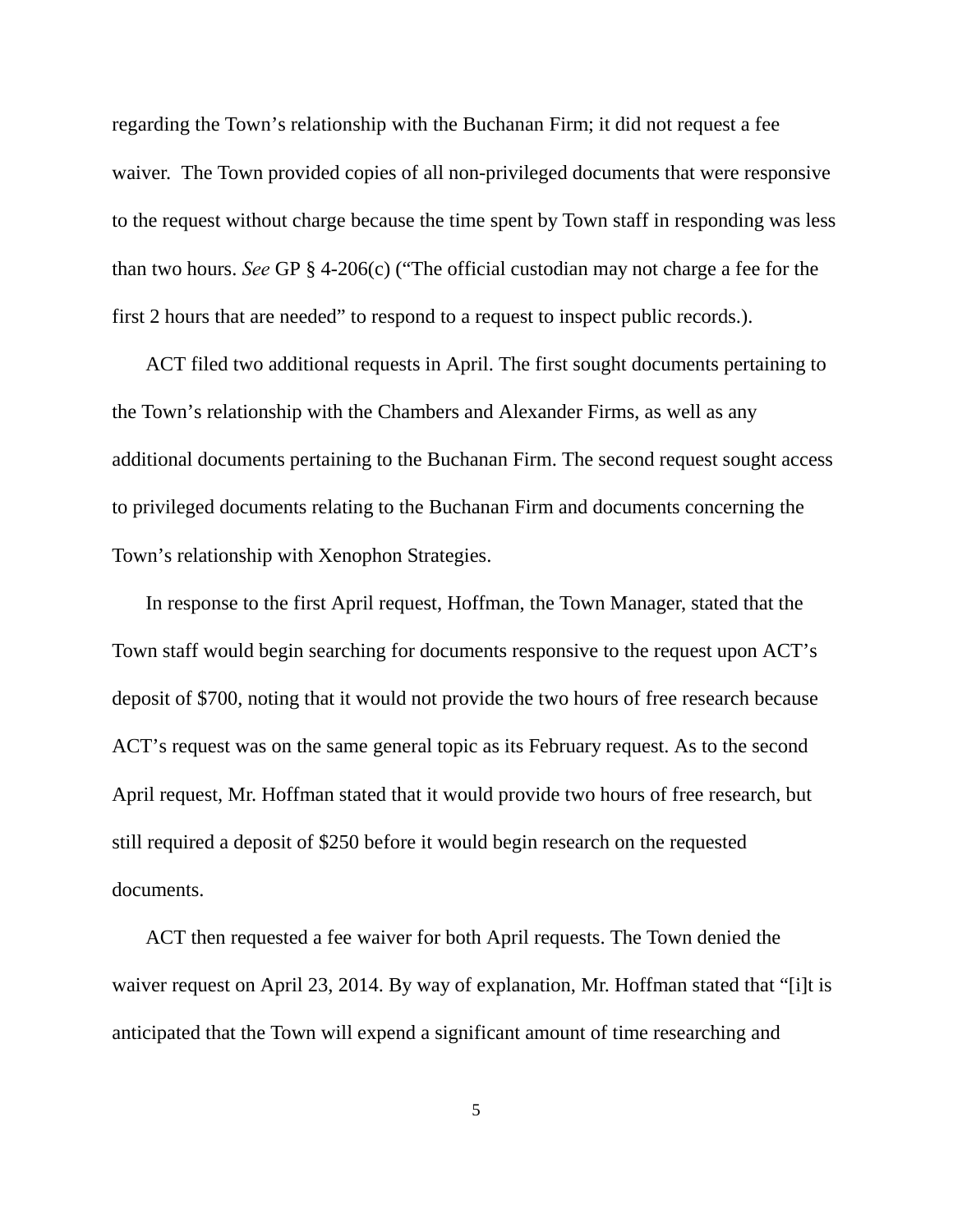processing [t]he requests."<sup>8</sup>

On May 21, 2014, ACT submitted another request for documents, asking for substantially the same information sought in the April requests. Meriam Schoenbaum, a part-time news blogger, submitted the request on ACT's behalf, requesting a fee waiver based upon ACT's status as a non-profit and its intent to disseminate the information, and her own status as a journalist.<sup>9</sup> The Town denied Ms. Schoenbaum's request for a fee waiver on June 20, 2014 on both grounds. By way of explanation, the Town's letter stated that: "In your request, you outline your arguments in support of a waiver of all fees . . . . Please be advised your request for a waiver has been considered and denied." The Town further stated that it would not provide the two hours of free research because the previous request filed by ACT related to the same general topic.

This brings us to the two MPIA requests that are at issue in this appeal: ACT's request dated October 15, 2014 (the "ACT Request"), and Ross's request, which was one of two filed by him on November 10, 2014.

The ACT Request sought:

copies of public records relating to contracts, agreements, and communications between [the Town] and the four firms the Town retained to provide services in relation to the Purple Line public transit project.

<sup>9</sup>Ms. Schoenbaum listed her journalistic credentials in her request.

<sup>&</sup>lt;sup>8</sup>In *Mayor and City Council of Baltimore v. Burke*, 67 Md. App. 147, 157 (1986), this Court stated that a custodian of records must consider relevant factors beyond the cost that it will incur in responding to a request as a basis for denying a fee waiver request.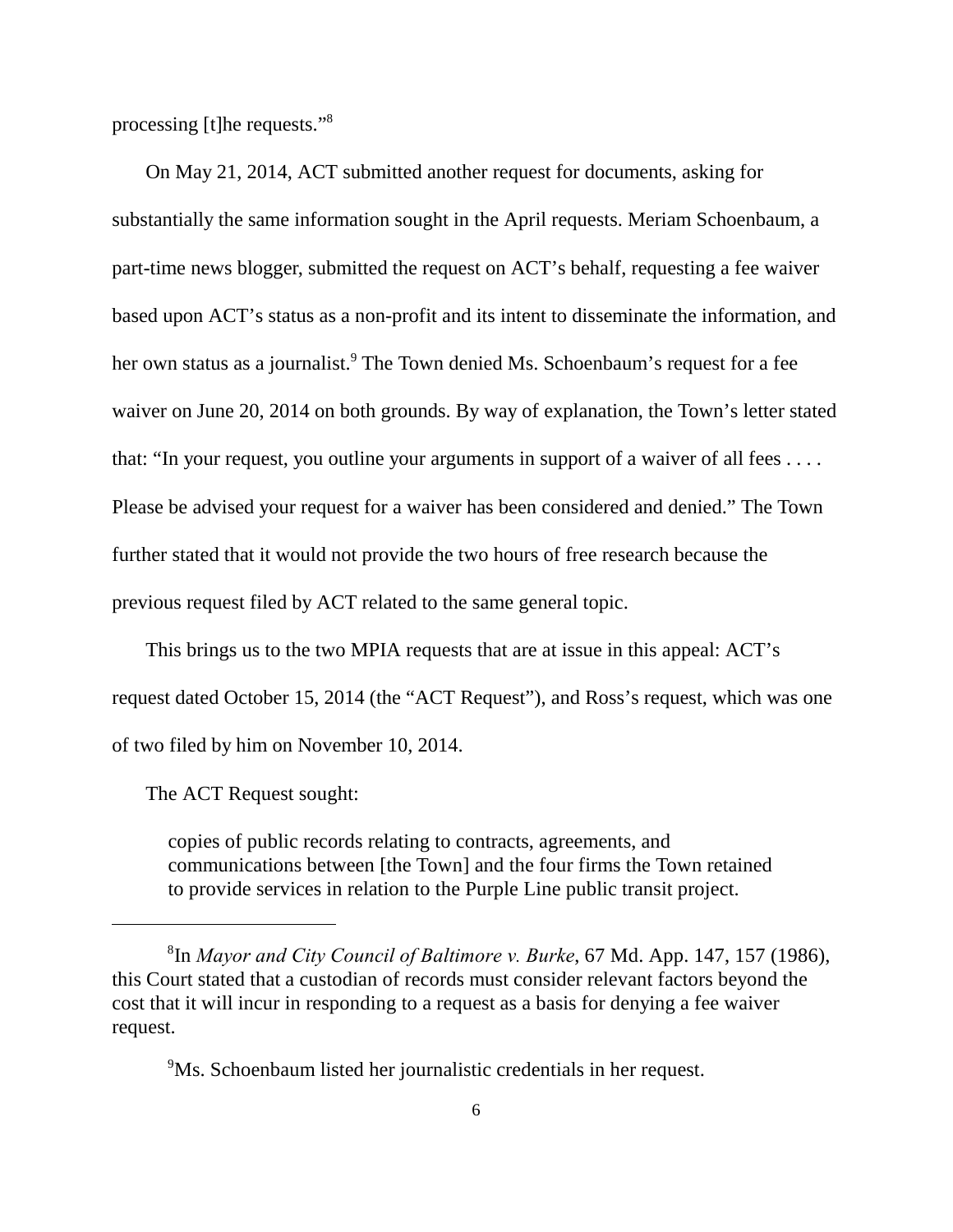ACT also seeks full minutes of closed sessions held by the Town Council . . . . ACT makes this request in order to promote the public's understanding of the Town and the conduct of its public officials in conducting public business relating a major public infrastructure project. ACT intends to contribute significantly to the public's understanding by making public the requested records and the information the records contain.

As part of its request, ACT sought a waiver of fees on three grounds:

(1) it was entitled to a fee waiver because "the information requested will serve the public interest and contribute significantly to the public's understanding of the business, activities, and public-money expenditures of a government body related to a major public infrastructure project";

(2) it was not seeking the information for any commercial purpose; and

(3) ACT did not have the financial resources to pay any fee associated with its request

because it was a grassroots, public interest organization run by volunteers, and because its

charter requires that any assets to be donated to a  $501(c)(3)$  charitable organization upon

dissolution. However, ACT did not attach any documentary support for these assertions.<sup>10</sup>

On October 27, 2014, counsel for the Town responded to ACT. First, the Town denied ACT's request for a fee waiver. By way of explanation for the denial, counsel stated:

As you know, the [MPIA] authorizes the Town to charge a reasonable fee

<sup>&</sup>lt;sup>10</sup>The ACT Request was submitted by means of a letter from its counsel to the Town Attorney. In the letter, ACT's counsel stated that her firm was representing ACT on a *pro bono* basis.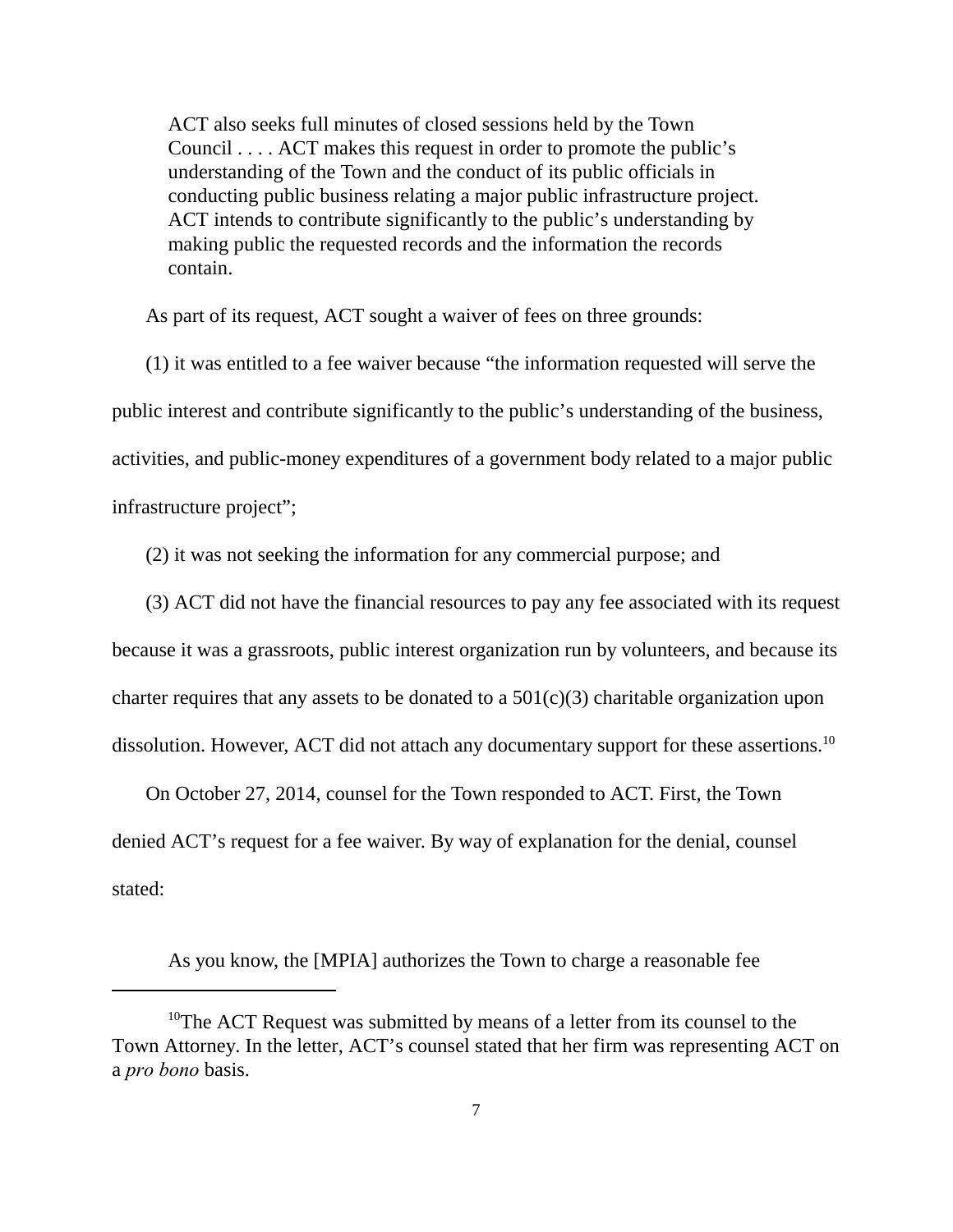for making copies and a reasonable fee for researching its records. In your request, you outline your arguments in support of a waiver of all fees associated with the request. Please be advised the request for a waiver has been considered and is denied.

Additionally, counsel explained that the Town would not provide two hours of free research because the request related "to the same general topic" as ACT's previous request. Finally, counsel provided ACT with an estimate of \$879 for the fee the Town would charge to respond to the request and requested that amount as a deposit before the Town processed ACT's request.

On November 10, 2014, Ross submitted two MPIA requests to the Town. The first was titled: "Re: Maryland Public Information Act Request on behalf of Action Committee for Transit[.]" Ross almost immediately withdrew this request and submitted a second request titled "Re: Maryland Public Information Act Request[.]" Titles aside, the two requests were largely identical, although Ross's second request contained more detail on his status as a member of the media. In both letters, he specified that he was submitting the request as a member of the media:

I am submitting the following request as a member of the media. I am a published author who writes on issues of public interest, such as chemical pollution and urban development. I have written extensively on issues regarding the Purple Line in both print and electronic media. For the last 14 years, I have regularly contributed articles and (in more recent years) blog posts to *Dissent* magazine and I have written there on issues regarding the Purple Line. I also write at Greater Greater [sic] Washington blog. The purpose of this blog is to provide information about elected officials, development, traffic, and other matters impacting the Greater Washington area, including Montgomery County, Maryland.

8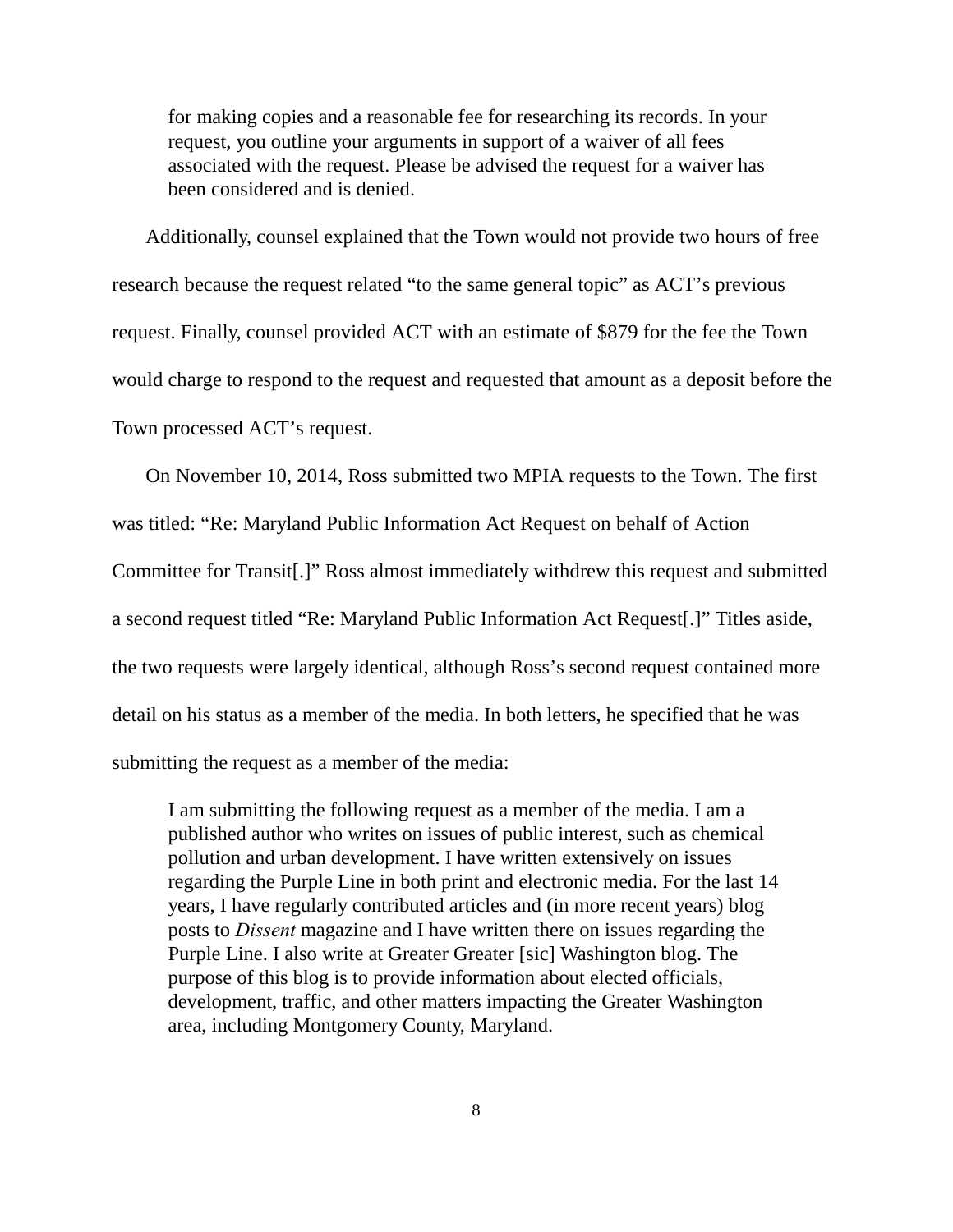Included in his letter were requests for fee waivers. He listed all of the same grounds included in the ACT Request, but additionally listed several other grounds related to his status as a member of the media, including that: (1) he frequently writes books and articles concerning issues impacting the public, (2) that he has written before on developments concerning the Purple Line, and (3) that providing him more information on the Purple Line would be in the public interest because it, and the Town's expenditures, have garnered coverage in mainstream news outlets.

On November 21, Hoffman denied Ross's request for a fee waiver. He stated:

In your request, you identify yourself as a member of the media as a basis for a waiver of all fees associated with the request. Please be advised that the request for a waiver has been considered and is denied. We do not believe this request is being made in your capacity as a member of the media. This belief is based on the first request you submitted and then immediately withdrew on November 10, 2014, which clearly indicated it was being submitted on behalf of [ACT], along with your known affiliation with ACT. Accordingly, the Town will expect payment in full for all fees associated with the request.

– The Circuit Court Proceedings –

In January, 2015, ACT and Ross filed a joint complaint in the circuit court challenging the Town's denial of their fee waiver requests. The complaint alleged that the Town violated the MPIA when it: (1) denied their requests for access to the minutes of the closed meetings between the Town and the lobbying and public relation firms; (2) denied their requests for waivers of the fees associated with the requests; (3) denied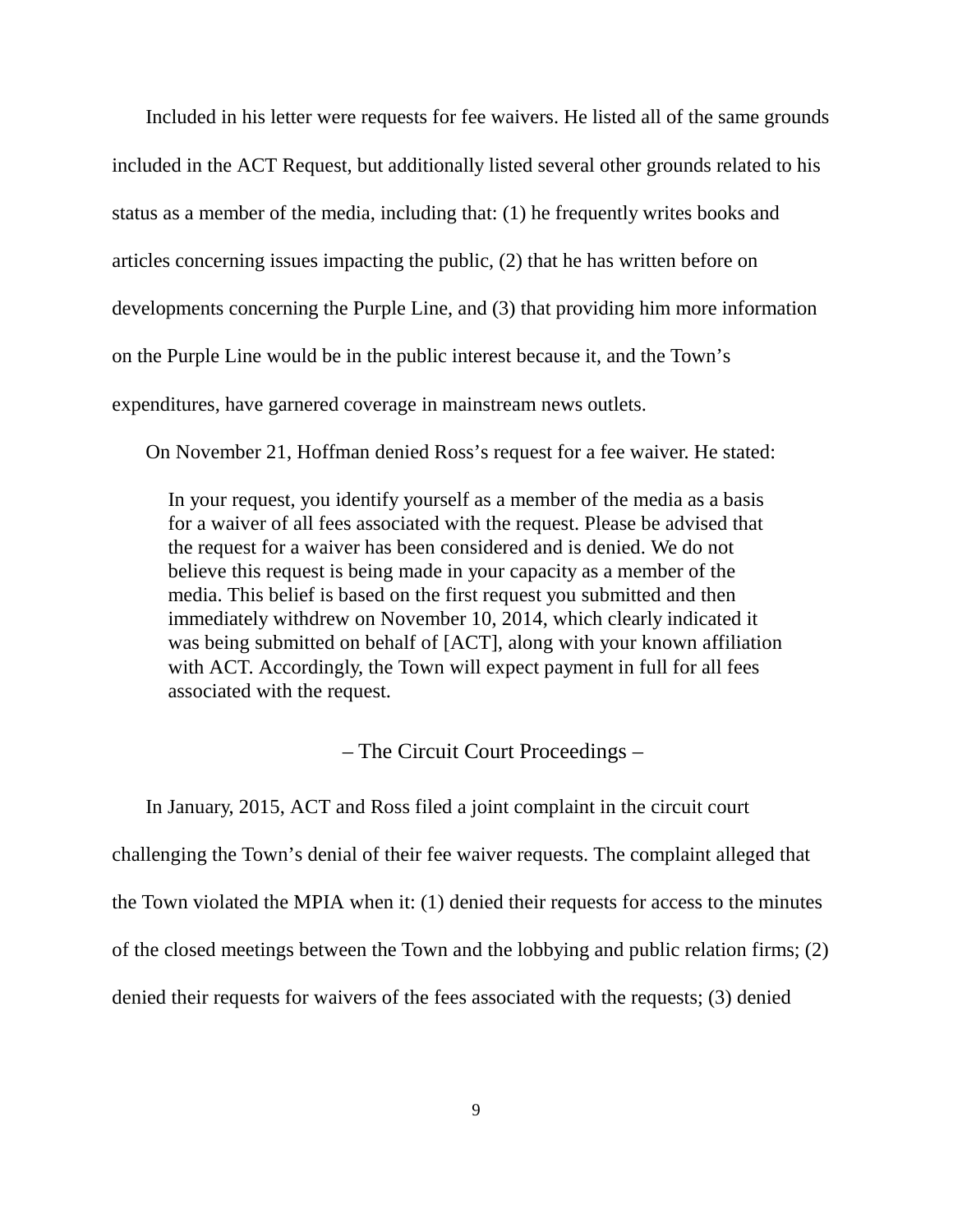providing them with two hours of free research for the requests;  $\frac{11}{11}$  and (4) denied ACT's and Ross's requests to review the minutes of closed meetings in which the Town's relationship with the Buchanan Firm and the other lobbyists were discussed.

In their prayer for relief, ACT and Ross requested that the Town provide access to all of the requested documents, and that the fees associated with the requests be waived. Additionally, ACT and Ross requested that the Town provide them with copies of minutes of the closed meetings of the Town Council that pertained to the lobbyists. Finally, they asked that the court award them attorneys' fees pursuant to § 4-362(f) of the  $MPIA.<sup>12</sup>$ 

In response, the Town filed a motion to dismiss, or, in the alternative, a motion for summary judgment. In its motion, the Town took a two-fold approach:

*First*, it argued that it denied ACT's and Ross's fee waiver requests based on the grounds contained in ACT's and Ross's requests themselves; as the Town explains this logic: "[T]he Town reviewed ACT's arguments and all of the 'relevant factors' stated by ACT in support of its fee waiver request, considered those factors, and nevertheless decided that the request was denied." (Emphasis deleted.) Notably, the Town did not attach any affidavit from Hoffman, or from anyone else, describing the Town's actual

 $11$ ACT and Ross have pursued the two free hour issue on appeal.

<sup>&</sup>lt;sup>12</sup>GP § 4-362(f) states:

If the court determines that the complainant has substantially prevailed, the court may assess against a defendant governmental unit reasonable counsel fees and other litigation costs that the complainant reasonably incurred.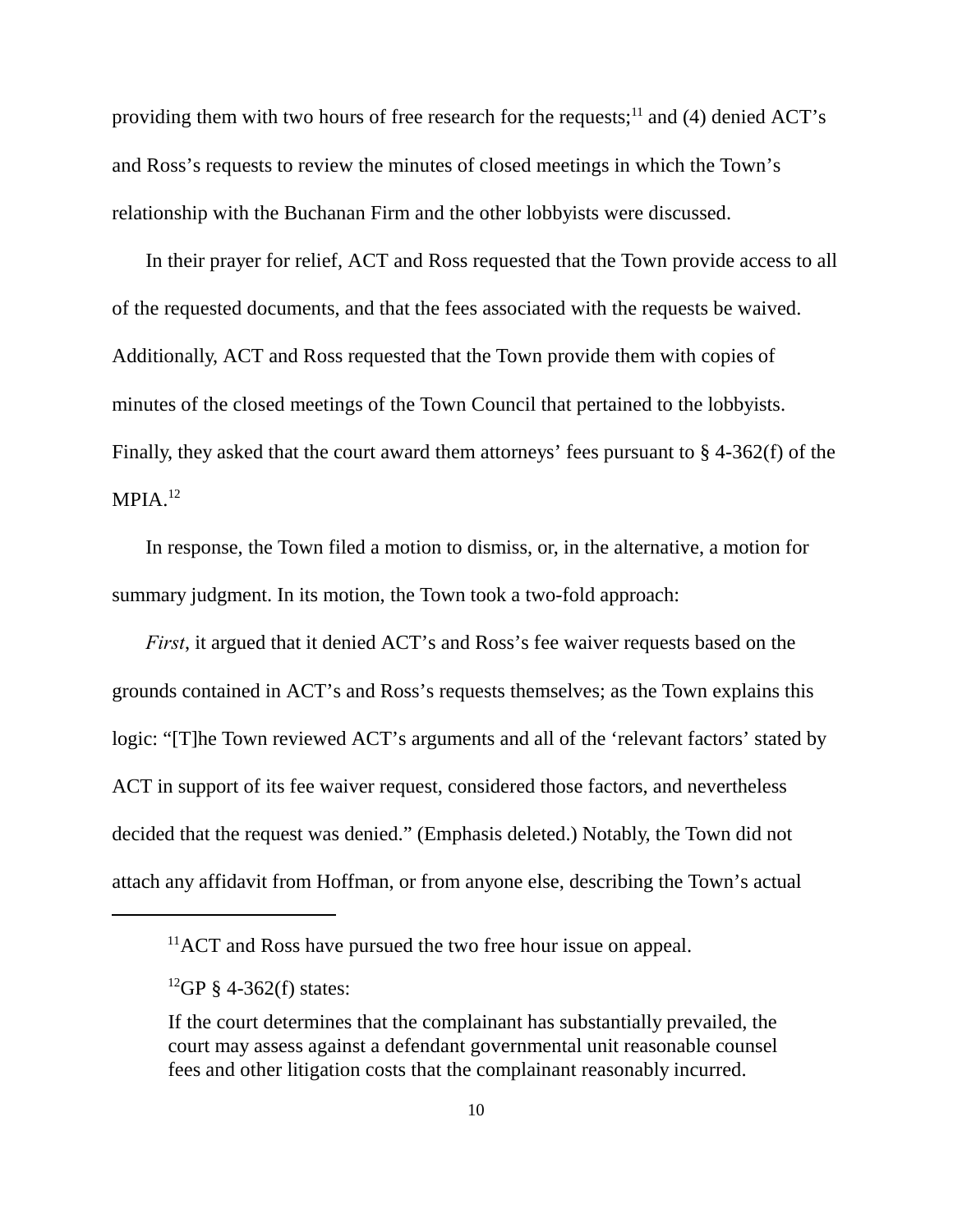decision-making process or explaining what specific considerations entered into the

Town's decision to deny the waiver request.<sup>13</sup> The only evidence in the record concerning

the Town's motives are the Town's denial letters themselves.

*Second*, the Town provided an explanation of its reasoning in its memorandum in

support of its motion. Among other reasons advanced by the Town was the following:

The Town also did not agree that ACT or Ross's fee waiver requests were made in the 'public interest,' or even that the documents requested were sought for a public purpose. Rather, *the history of attacks on the Town by ACT/its members*, and previous requests made by ACT and its Officers demonstrated that Plaintiffs sought the fee waiver for their own personal interests in retaliating against the Town for its opposition to the proposed Purple Line project. *ACT had posted false accusations against the Town on ACT's website and had repeatedly attacked the Town* because of the Town's opposition to the proposed Purple Line project, *accusing the Town of acting illegally*. The Town, like any private citizen, is entitled to take a position on the public issue. *ACT and its members engaged in a smear campaign and utilized the Open Meetings Act Compliance Board*<sup>[14]</sup> and,

<sup>14</sup>The Open Meetings Act is codified at GP  $\S$  3-101–501. The Open Meetings Act

is based on the philosophy that public business should be performed in a public manner, which is accessible to interested citizens, and that this type of open government is essential to the maintenance of a democratic society. Such open government ensures the accountability of government to the citizens of the State[,] . . . increases the faith of the public in government and enhances the effectiveness of the public in fulfilling its role in a democratic society.

*Tuzeer v. Yim, LLC*, 201 Md. App. 443, 464 (2011) (quotation marks and citations omitted).

 The Open Meetings Compliance Board is a State agency established by GP § 3-201. Its (continued...)

 $13$ The Town's motion was supported by an affidavit from Hoffman, but it stated only that a July 23, 2014 email from Schoenbaum to him, and Ross's MPIA requests were business records of the Town.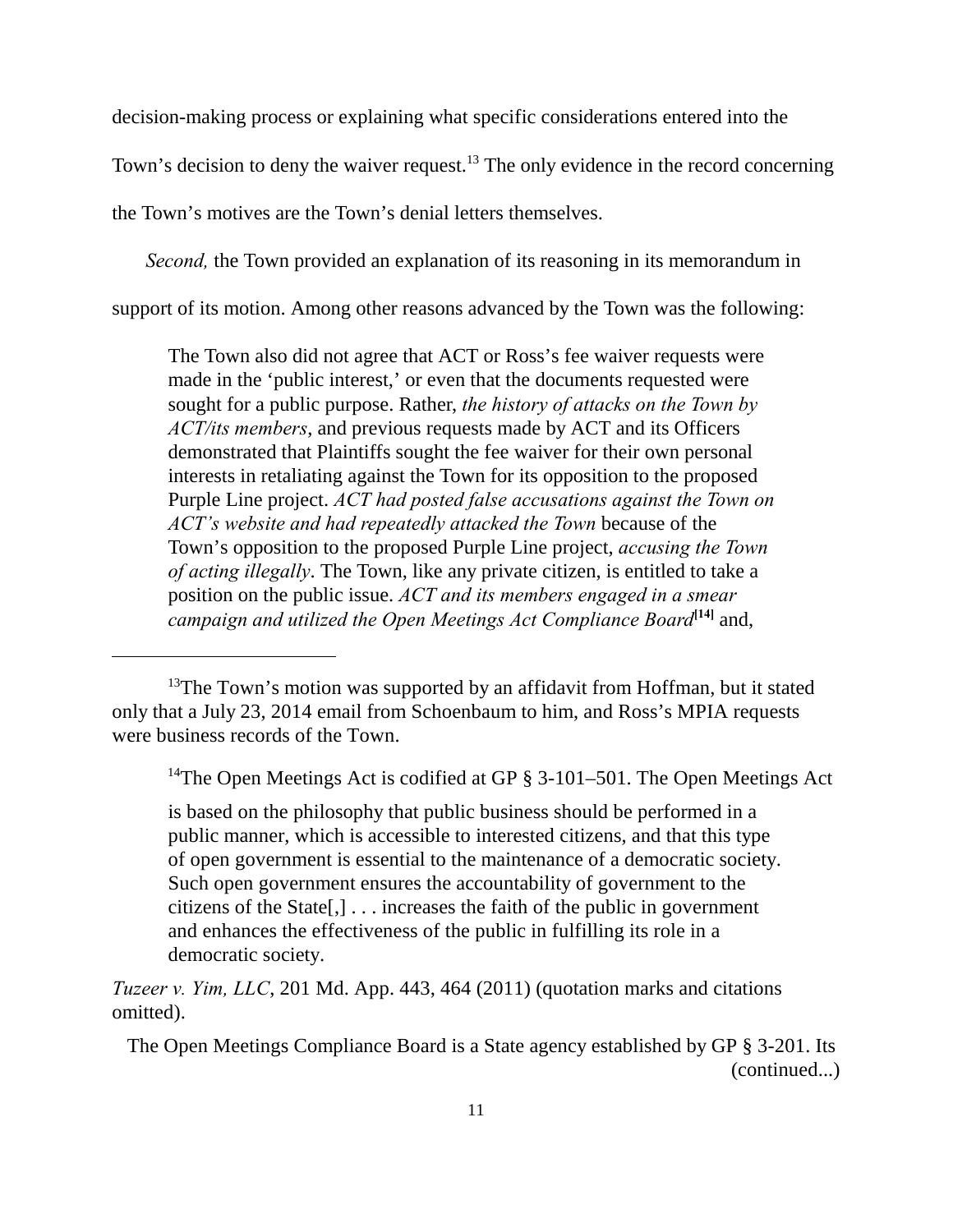now this Court, *to retaliate against the Town* for its position on the proposed Purple Line project. Thus, the *Town rightfully disbelieved ACT and Ross's claims that the request for the fee waiver was in the 'public interest.*' If anything, *ACT and Ross appeared to desire the documents without paying the fee for the 'commercial' or proprietary purpose of attacking the Town for its opposition to a project supported by ACT*. Thus, the Plaintiffs' fee waiver requests were carefully considered and all factors militated against a finding by the Town that a fee waiver was in the 'public interest' or was warranted.

(Emphasis added; citation deleted.)

To buttress these assertions, the Town attached copies of press releases issued by

ACT in March of 2014 as exhibits to the memorandum. One release criticized the Town

Council for "misinforming" the public about the nature of the services that the Buchanan

Firm would provide to the Town. Another stated that the Town "broke the law when its

council met in secret to hire an anti-Purple Line lobbyist."<sup>15</sup> Additionally, in its

 $15$ Although the Town takes great umbrage at this statement, the Open Meetings Compliance Board did in fact conclude that the Town had violated public notice provisions of the Open Meetings Act with regard to a meeting between the Town Council and members of the Buchanan Firm. The Compliance Board stated:

The Act's disclosure measures serve partly to enable a public body to assure [its] constituents that when the public body is meeting behind closed doors, it is doing so legally and for a reason. The Council's use of them for the November 26 meeting might have avoided this complaint and its neglect of them violated the Act.

(continued...)

 $14$ (...continued)

purpose is to provide advisory opinions regarding complaints that public bodies violate the Act. GP § 3-204.

The particulars of the parties' Open Meetings Act dispute are beyond the scope of this opinion but may be found in the Compliance Board's ruling on the complaint. *See* 9 *OMCB* 99 (2014).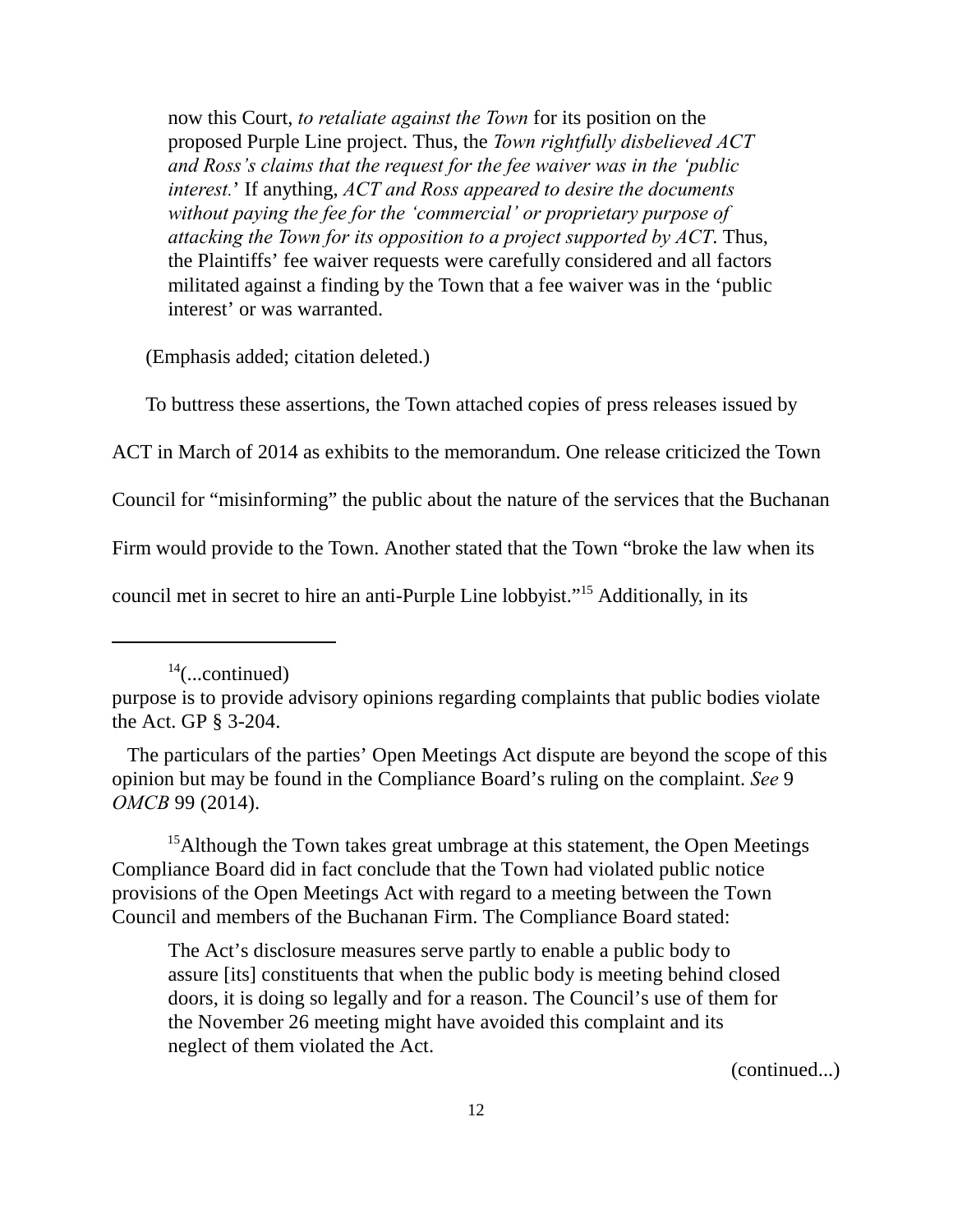memorandum, the Town asserted that it was entitled to deny Ross's request because: a) it was justified in not crediting Ross's claim that he filed his request in his capacity as a member of the media; b) in any event, Ross was not a member of the media because contributing to a news blog did not qualify one as a member of the media; and c) the records that ACT had sought did not pertain to a matter of public interest.

After a hearing, the circuit court issued a bench opinion granting the Town's motion for summary judgment. The court denied ACT's and Ross's requests for access to minutes of the closed sessions of Town Council meetings.<sup>16</sup> The court concluded that, since the MPIA does not state that an agency or government must name the factors it relied on in deciding to deny the fee waiver, the Town's statement that it considered relevant factors was sufficient:

 The letters that the plaintiffs have cited cite reasons to grant the waiver in them, and the town has responded by saying that it's considered those requests [sic] in the letters that were sent, and it has denied them. . . .

 So, the town considered the information that was presented to it, said in its response have [sic] considered that request, and, based on one of their factors being past negative comments and other relevant factors they were denying the request. There's nowhere that it says that they have to report what those factors are. . . . Defendant maintains they were considered.

This appeal followed.

 $15$ (...continued) 9 *OMCB* at 101.

 ${}^{16}$ ACT and Ross do not challenge this aspect of the court's judgment on appeal.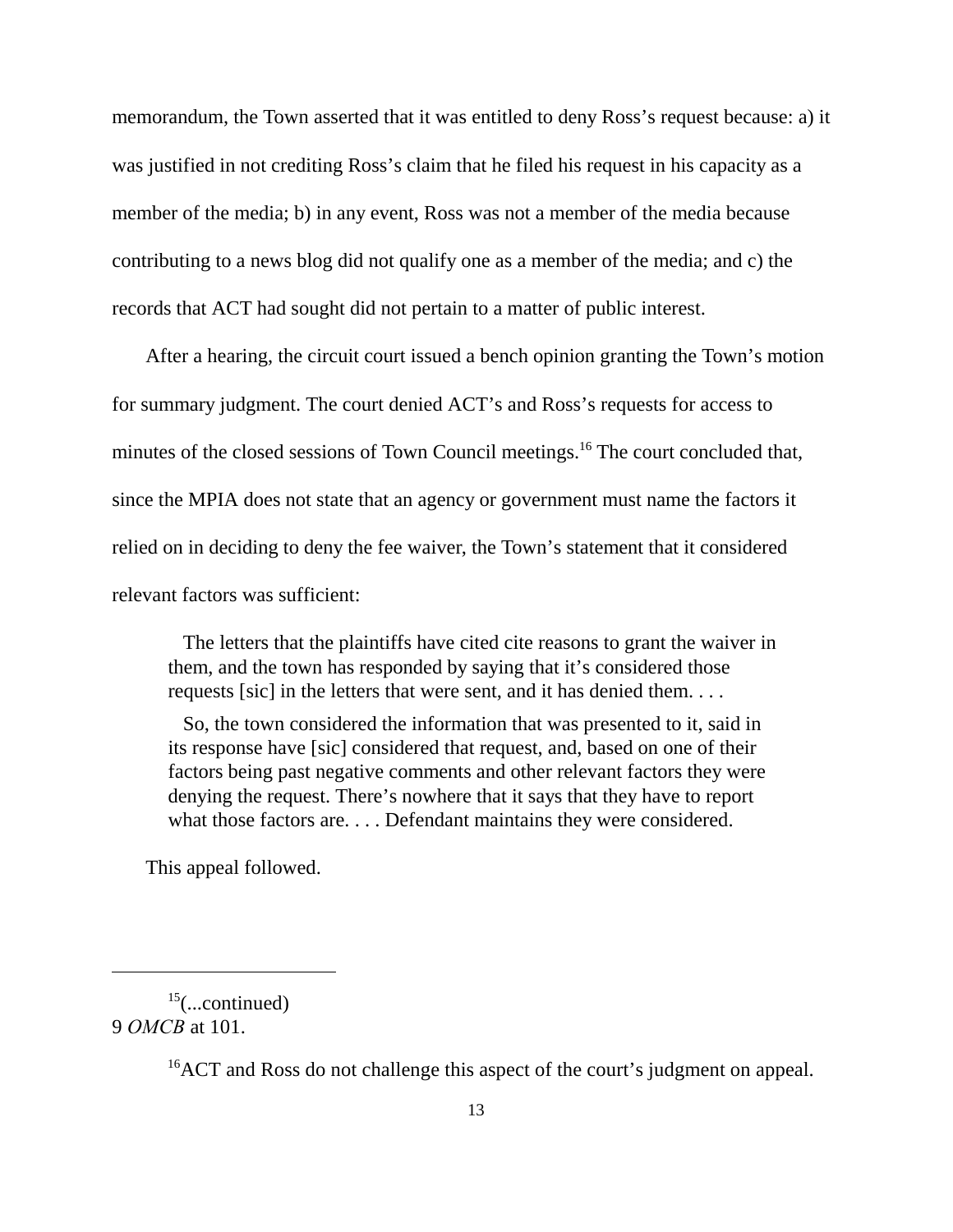#### **ANALYSIS**

#### I. The Statutory Framework

The MPIA was enacted in 1970, four years after Congress enacted the federal Freedom of Information Act ("FOIA"), $^{17}$  often referred to as the "archetype of public information acts." *Blythe v. State*, 161 Md. App. 492, 513 (2005). The public policies advanced by the FOIA and the MPIA are virtually identical. *Id.*; *see also Fioretti v. Maryland State Bd. of Dental Examiners*, 351 Md. 66, 76 (1998). The principal purpose of the MPIA is to "provide the public the right to inspect the records of the State government or of a political subdivision." *Fioretti*, 351 Md. at 76*.* The provisions of the MPIA "shall be construed in favor of allowing inspection of a public record, with the least cost and least delay to the person . . . that requests the inspection." GP § 4-103(b). This right is a cornerstone of democratic government:

The Maryland Public Information Act is based on the enduring principle that public knowledge of government activities is critical to the functioning of a democratic society; that a government of the people, by the people and for the people must be *open* to the people.

Office of the Attorney General, MARYLAND PUBLIC INFORMATION ACT MANUAL (the "MPIA Manual") Preface (14th ed., October 2015) (emphasis in original); *see also ACLU v. Leopold*, 223 Md. App. 97, 109 (2015).

<sup>&</sup>lt;sup>17</sup>FOIA is codified at 5 U.S.C.A. § 552.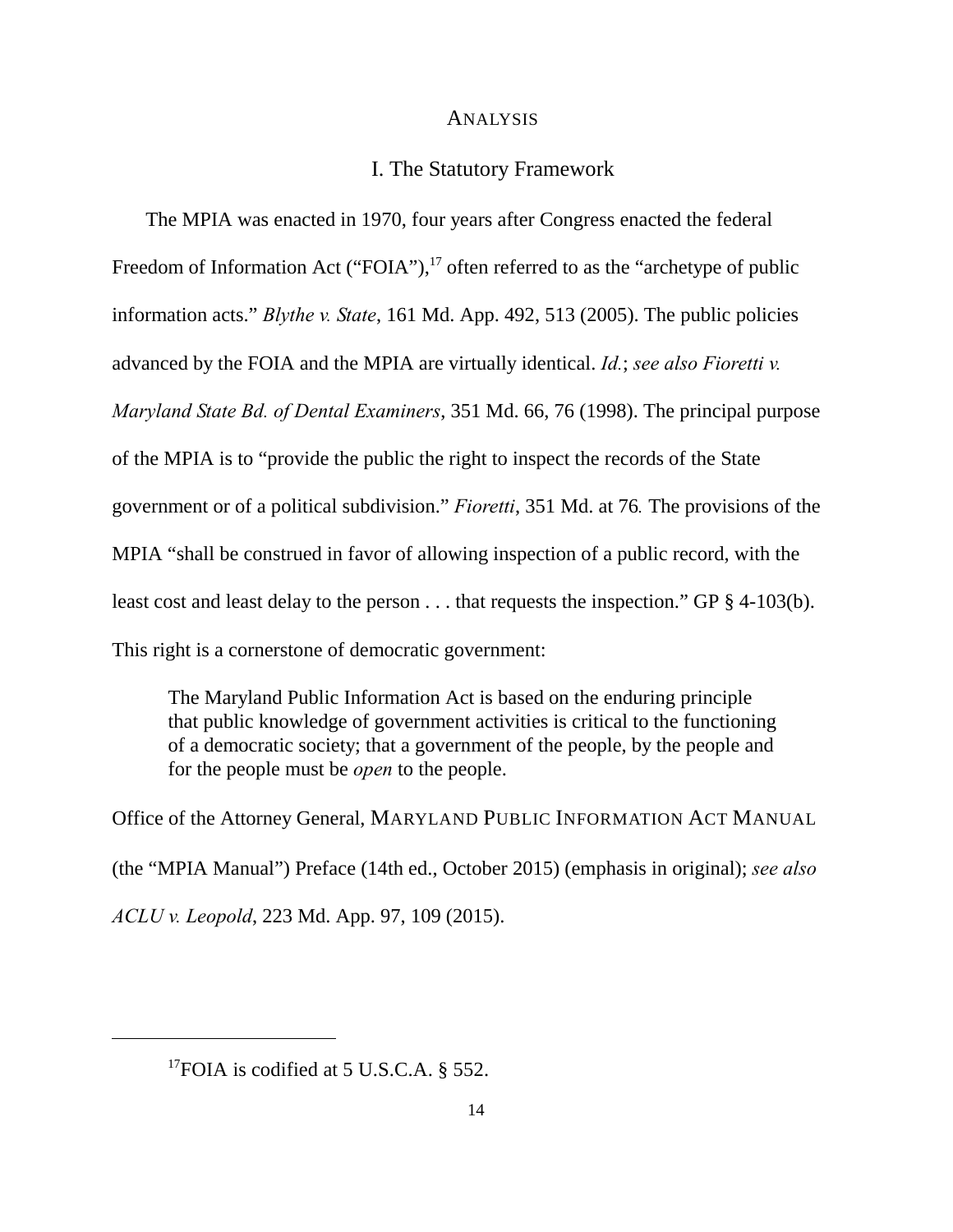The MPIA provides that the official custodian of requested public records is ordinarily entitled to charge an applicant a reasonable fee<sup>18</sup> for: (1) "the search for, preparation of, and reproduction of a public record prepared, on request of the applicant, in a customized format;" and (2) "the actual costs of the search for, preparation of, and reproduction of a public record in standard format, including media and mechanical processing costs." GP § 4-206(b). However, the custodian's ability to charge a reasonable fee is subject to certain limitations. For instance, the ability to collect a fee for the search and preparation of the materials is limited by GP § 4-206(c), which states that: "The official custodian may not charge a fee for the first 2 hours that are needed to search for a public record and prepare it for inspection." Furthermore, § 4-206(e) provides:

(e) The official custodian may waive a fee under this section if:

(1) the applicant asks for a waiver; and

(2) (i) the applicant is indigent and files an affidavit of indigency; or

(ii) after consideration of the ability of the applicant to pay the fee and other relevant factors, the official custodian determines that the waiver would be in the public interest.  $[19]$ 

<sup>&</sup>lt;sup>18</sup>A "reasonable fee" is defined in GP  $\S$  4-206(a) as "a fee bearing a reasonable relationship to the recovery of actual costs incurred by a governmental unit."

<sup>&</sup>lt;sup>19</sup>The fee waiver provision under FOIA is similar, and reads:

Documents shall be furnished without any charge or at a charge reduced below the fees established under clause [] if disclosure of the information is in the public interest because it is likely to contribute significantly to public understanding of the operations or activities of the government and is not primarily in the commercial interest of the requester. 5 U.S.C.A. §  $552(a)(4)(A)(iii)$ .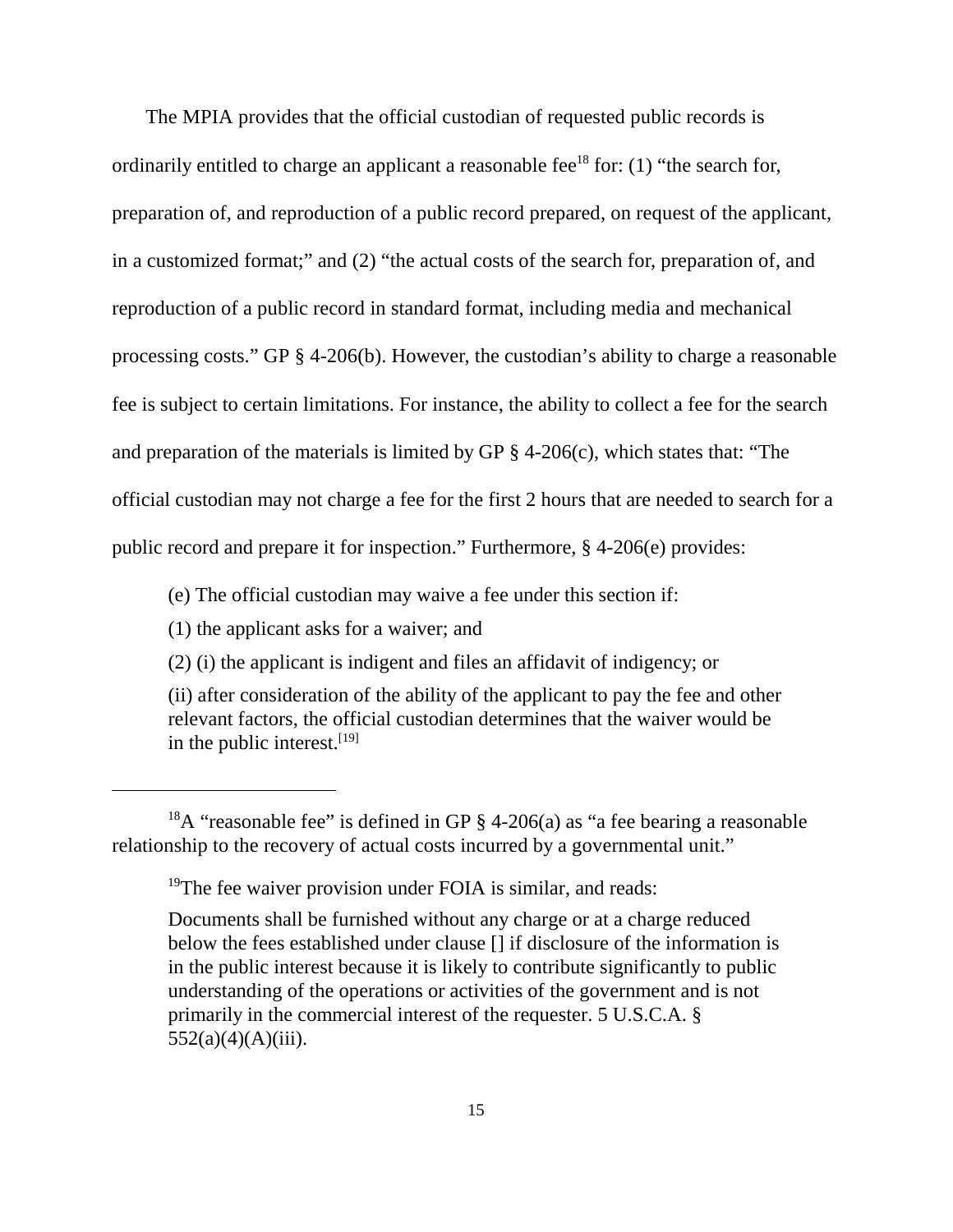Maryland's appellate case law on MPIA fee waiver requests is limited to a single decision, *Mayor and City of Baltimore v. Burke*, 67 Md. App. 147 (1986), which we will discuss later. In addition to *Burke*, the parties cite to the MPIA Manual and a 1996 opinion of the Attorney General, 81 Op. Att'y Gen. 154 (1996).

The MPIA Manual is a document written and updated by the Office of the Maryland Attorney General. In its preface, it states that it is "designed to be a resource for a range of users, from members of the public and the media who request information, to the government officials who have the responsibility to implement the Act's requirements." Chapter 7 of the Manual pertains to fees under the Act. It states:

To determine whether a waiver is in the public interest, the official custodian must consider not only the ability of the applicant to pay, but also other relevant factors. A waiver may be appropriate, for example, when a requestor seeks information for a public purpose, rather than a narrow personal or commercial interest, because a public purpose justifies the expenditure of public funds to comply with the request. . . . In deciding whether to waive a fee, an official custodian may find it helpful to look at case law interpreting the comparable FOIA provision[.]

MPIA Manual at 7-3.

The Manual goes on to identify several relevant factors identified in federal FOIA decisions. These factors include "the potential that the requested disclosure would contribute to public understanding and the significance of that understanding." *Id.* at 7-4 (citing *Project on Military Procurement v. Dept. of Navy*, 710 F. Supp. 362 (D.D.C. 1989); and *Larson v. CIA*, 843 F.2d 1481 (D.C. Cir. 1988). Another factor identified in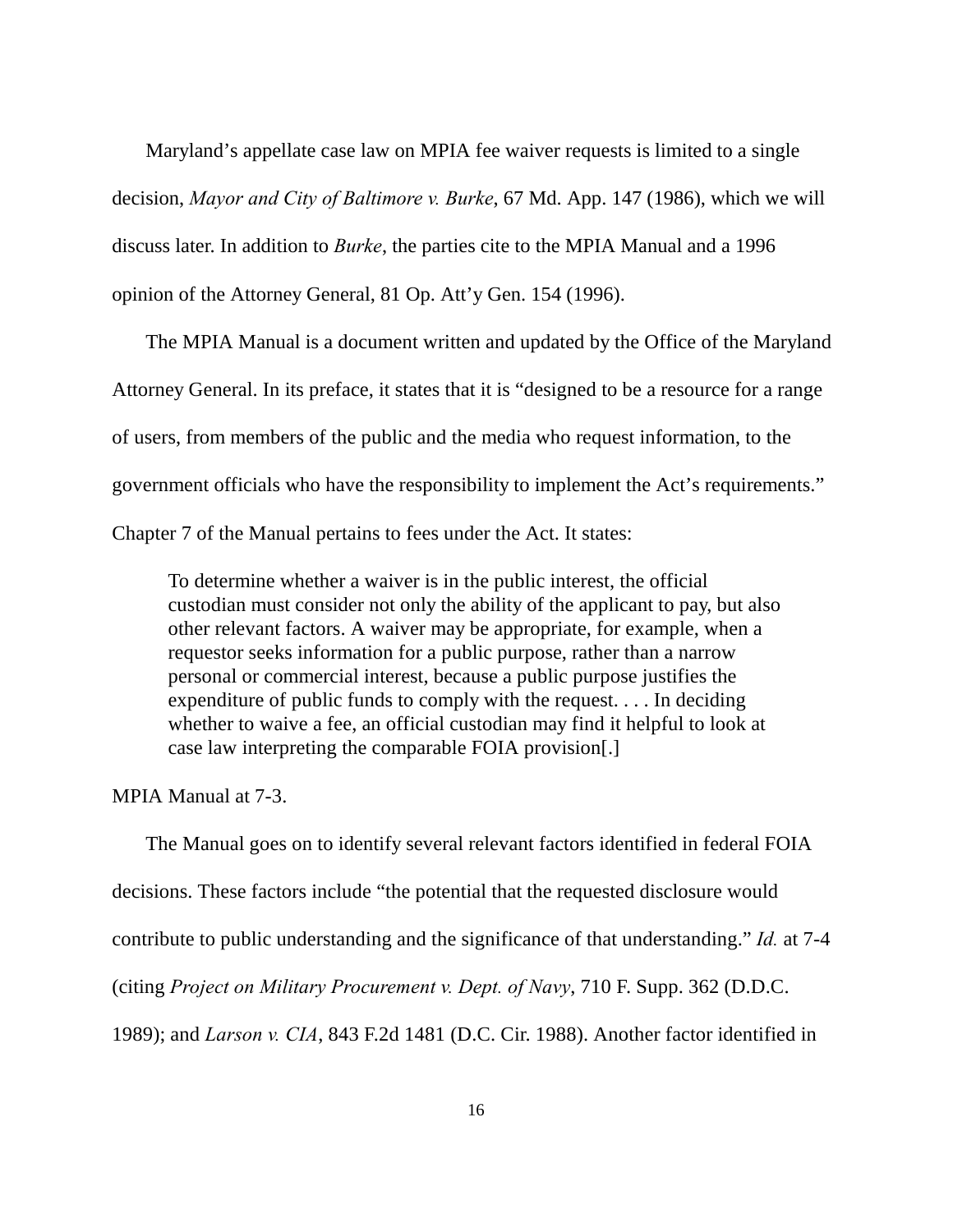the Manual is whether the material sought pertains to "a matter of genuine public concern[.]" *Id.* (citing *Crooker v. Bureau of Alcohol, Tobacco and Firearms,* 882 F. Supp 1158 (D. Mass. 1995)).

The Attorney General issued an opinion discussing fee waivers in the context of the MPIA. 81 Op. Att'y Gen. 154 (1996). In his opinion, the Attorney General stated that "the broad term 'public interest' does not permit a precise listing of relevant factors." *Id.* at 157. However, the Opinion lists several examples of factors that may contribute to the public interest determination, such as whether disclosure of records will shed light on "a public controversy about official actions," or on "an agency's performance of its public duties." *Id.* at 157-58. <sup>20</sup>

 Courts carefully consider, but are not bound by, the analyses and conclusions contained in Opinions of the Attorney General. *See, e.g., Fuller v. Republican Central Committee of Carroll County*, 444 Md. 613, 631 (2015); *ACLU of Maryland v. Leopold*, 223 Md. App. 97, 109 (2015). Attorney General's opinions are particularly helpful in discerning legislative intent. *Fuller*, 444 Md. at 631. This is because "[t]he Legislature is presumed to be aware of the Attorney General's statutory interpretation and, in the absence of enacting any change to the statutory language, to acquiesce in the Attorney General's construction." *Gomez v. Jackson Hewitt, Inc*., 427 Md. 128, 170 n.36 (2012).

 No reported opinion has yet articulated what weight should be afforded to the MPIA Manual even though the Manual has been referenced in several reported appellate (continued...)

 $^{20}$ Although Opinions of the Attorney General have a clearly established place in the firmament of Maryland law, the MPIA Manual does not.

The constitutionally-prescribed duties of the Attorney General included providing written opinions "on any legal matter or subject" when required by the General Assembly, the Governor, and certain other State officials. *See* Maryland Constitution Article V, § 3(4). Opinions that address matters of significant public importance are "compiled and published annually as the Opinions of the Attorney General." Dan A. Friedman THE MARYLAND STATE CONSTITUTION 190 (2006).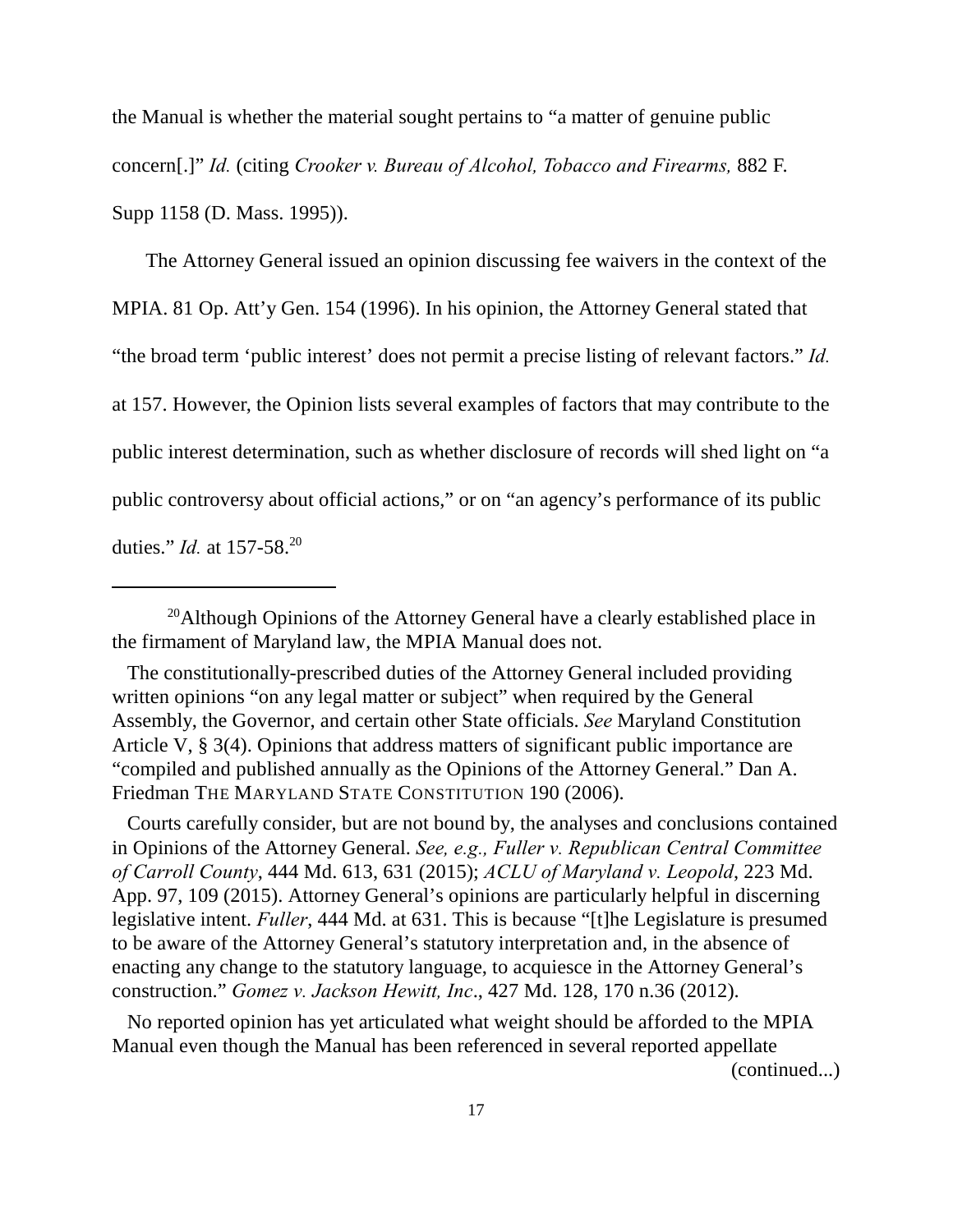## II. The Standard of Review

Judicial review of an agency's decision on MPIA requests is authorized by GP § 4- 362, which permits a person who is denied inspection of a public record to challenge the denial by filing a complaint in the circuit court. In their complaint, ACT and Ross alleged, in effect, that the Town denied them access to public records by arbitrarily denying their meritorious requests for fee waivers. The standard of review for a circuit court's decision on a government's response to an MPIA request is "whether that court had an adequate factual basis for the decision it rendered and whether the decision the court reached was clearly erroneous." *Comptroller of Treasury v. Immanuel*, 216 Md. App. 259, 266 (2014), *aff'd Immanuel v. Comptroller*, \_\_\_ Md. \_\_\_, No. 87, September, 2015 Term (filed July 12, 2016) (citing *Haigley v. Dep't of Health & Mental Hygiene*, 128 Md. App. 194, 210 (1999)). "We review *de novo* any purported errors in interpreting the Act itself." *Id.* Because the circuit court ruled on the issues on a motion for summary judgment, we will review the circuit court's decision "only [upon] the grounds which the lower court relied in granting summary judgment."

 $20$ (...continued)

decisions. *See Mayor & City Council of Baltimore v. Maryland Comm. Against the Gun Ban*, 329 Md. 78, 81 (1993)*; Leopold*, 223 Md. App. at 117; *Gallagher v. Office of the Atty. Gen*., 127 Md. App. 572, 578 (1999), *rev'd on other grounds*, 359 Md. 341 (2000).

There is no constitutional or statutory mandate requiring the Attorney General to publish the MPIA Manual. Although the Manual may not rise to the dignity of a formal opinion by the Attorney General, it is nonetheless a useful, although not binding, resource for courts.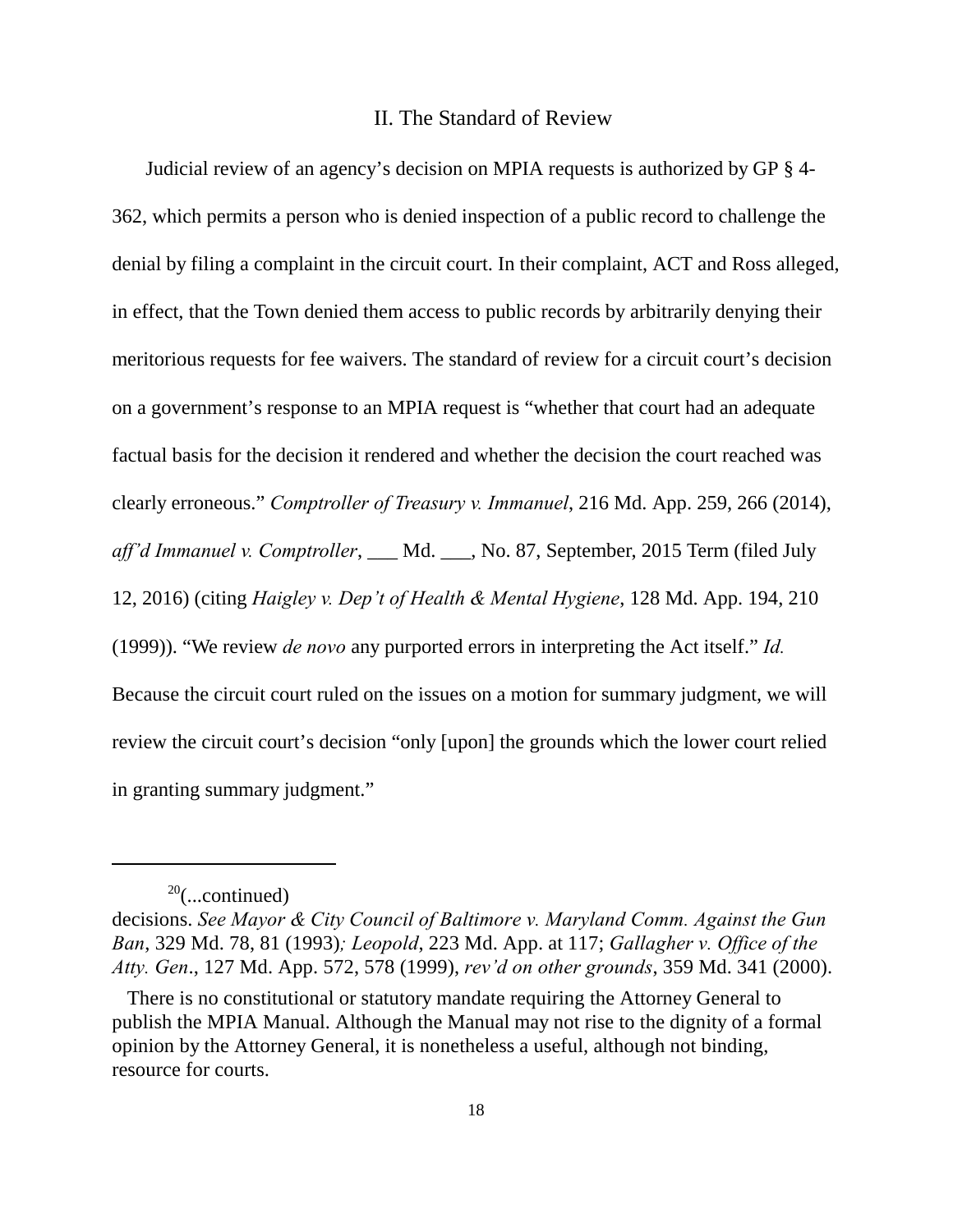The parties do not dispute that our review of the circuit court's decision is *de novo.* However, they part company as to how we should review the agency's decision to deny the request for fee waivers. The Town, citing *Burke*, 67 Md. App. at 157, argues that its denial may be overturned only if its decision was arbitrary and capricious.

ACT and Ross argue for a different standard. They note that under FOIA, courts review an agency's decision to deny a fee waiver *de novo*. *See, e,g., Cause of Action v. F.T.C.*, 799 F.3d 1108, 1113 (D.C. Cir. 2015) ("We review *de novo* both the district court's grant of summary judgment and the agency's denial of the fee-waiver applications."). We don't find this argument to be persuasive.

The *de novo* review standard for FOIA fee waiver disputes is statutory. *See* 5 U.S.C.A. §  $552(a)(4)(vii)$  ("In any action by a requester regarding the waiver of fees[,].. . the court shall determine the matter de novo."). The same statute prescribes that "the court's review of the matter shall be limited to the record before the agency." *Id.*

In contrast, generally when a Maryland court addresses an MPIA dispute, the court considers not only the agency record, but also facts generated "by pleadings, affidavit, deposition, answers to interrogatories, admission of facts, stipulations and concessions." *Prince George's County v. The Washington Post Co.*, 149 Md. App. at 304. Were we to limit our review solely to the record before the agency, we would burden government units with the obligation of generating a record against the possibility that a dispute will end up in court.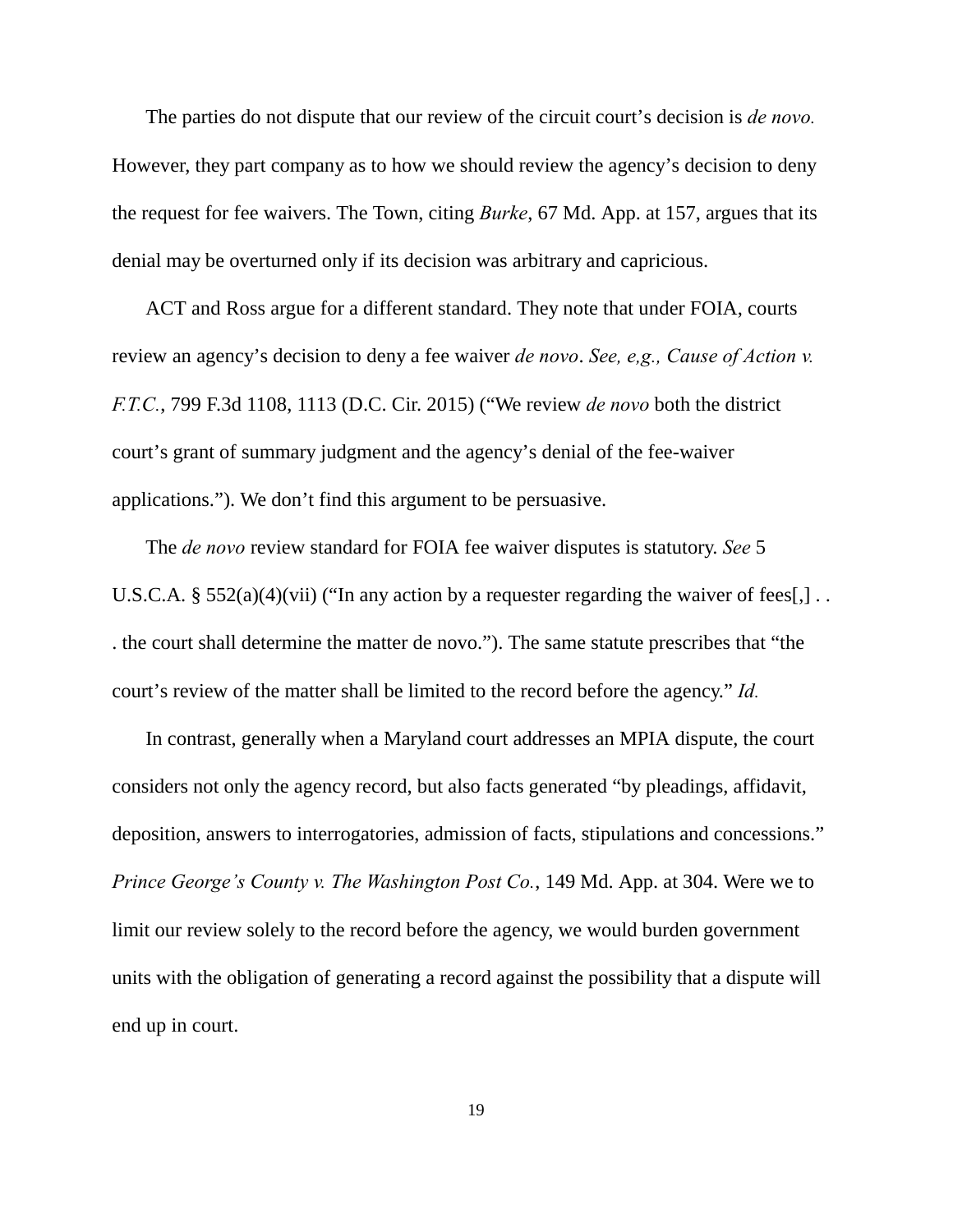## III. The Parties' Contentions

ACT and Ross argue that the circuit court erred in granting the Town summary judgment on two bases. First, they contend that the Town's letters of denial themselves were legally deficient under the MPIA because neither letter cited any relevant factor that justified denying the requests for fee waivers. Second, they note that the circuit court cited as one of the factors considered by the Town in denying their requests was the "past negative comments" made by ACT and Ross about the Town in the past. They assert that this is not a permissible basis to deny a fee waiver request. In response, the Town raises a variety of contentions.

The Town's primary contention is that its responses to ACT's and Ross's waiver requests were adequate as a matter of law and constitute conclusive evidence that its decisions to deny the requests were based upon valid reasons.

From these premises, the Town further asserts that:

(1) ACT's and Ross's claims to the contrary notwithstanding, the Town did not base its decision in whole or in part upon past negative comments made by Ross and/or ACT regarding the Town.<sup>21</sup>

(continued...)

 $21$ To buttress this contention, the Town asserts that:

the Circuit Court [did not] "hold" that the Town based its decision to deny the fee waiver request on "past negative comments" nor so-called "viewpoint discrimination."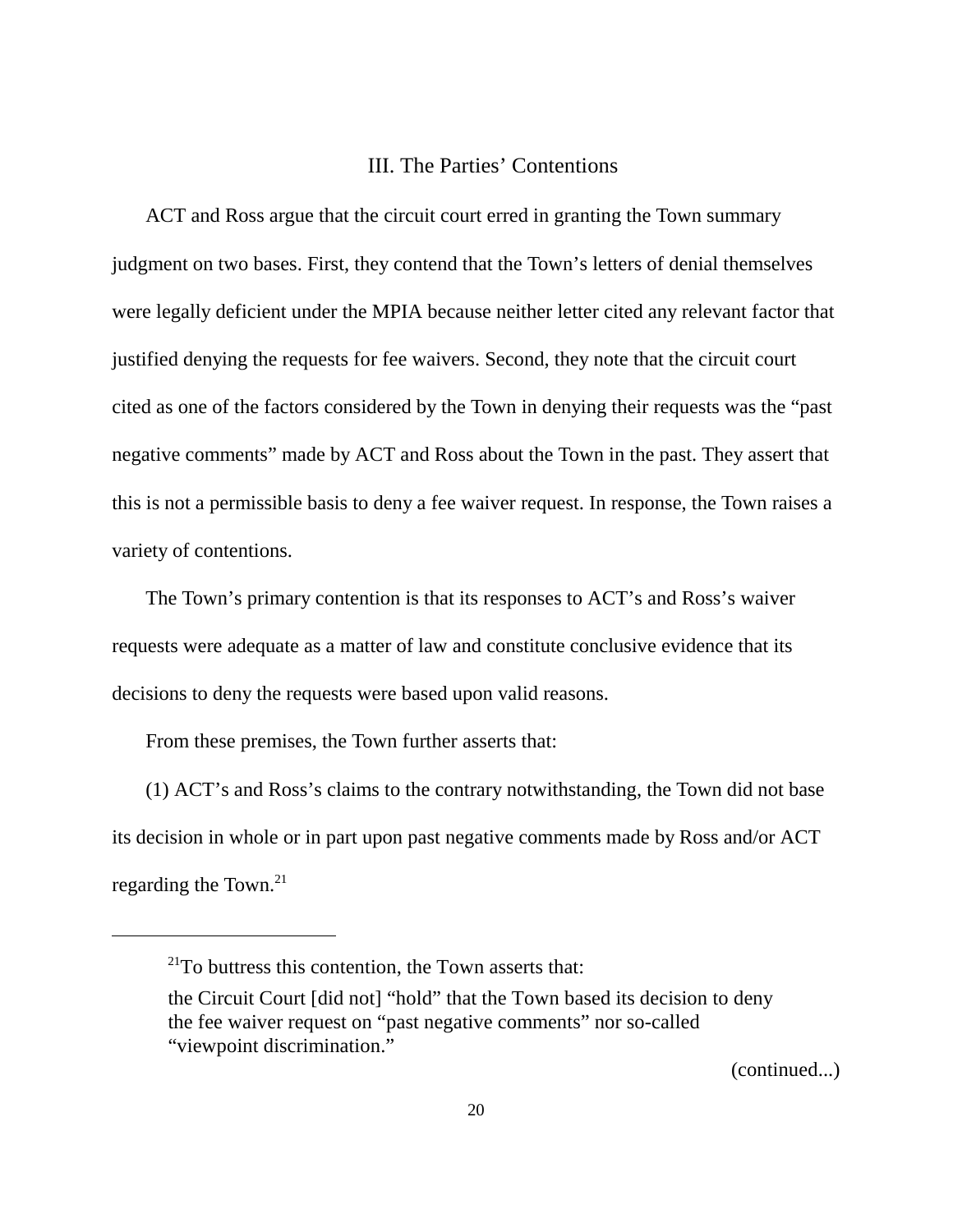(2) GP § 4-206(e) permits it to "consider the identity and purpose of the requester" as

one element of the "other relevant factors" in deciding whether to grant a fee waiver. The

Town cites the MPIA Manual:

To determine whether a waiver is in the public interest, the official custodian must consider not only the ability of the applicant to pay, but also other relevant factors. A waiver may be appropriate, for example, when a requester seeks information for a public purpose, rather than a narrow personal or commercial interest, because *a public purpose justifies the expenditure of public funds to comply with the request*.

MPIA Manual, Chapter 7-3 (C).

The Town concludes by asserting that "the Town reasonably concluded that waiver

of the fee was not in the public interest" because of:

 $21$ (...continued)

We can dispose of this contention quickly. The relevant part of the court's decision is (emphasis added):

So, the town considered the information that was presented to it, said in its response have considered that request, and, *based on one of their factors being past negative comments and other relevant factors they were denying the request.* There's nowhere [in the MPIA] that it says that they have to report what those factors are. There's no statute, and [*Mayor and City of Baltimore v.*] *Burke* doesn't speak to that. It says they have to consider them.

 A "holding" is a "court's determination of a matter of law pivotal to its decision[.]" Bryan A. Garner BLACK'S LAW DICTIONARY (10th Ed. 2014) 849. Thus, the Town is, hyper-technically, correct—the circuit court did not *hold* as a matter of law that the Town's decision to deny the fee waiver requests was based on the Town's perception that ACT and Ross had commented negatively about the Town's past handling of the Purple Line issue. This is not because the circuit court didn't address the issue but because issue was a factual, as opposed to a legal, one. There can be no doubt that the court concluded that the Town's decision to deny the waiver requests was based in part on ACT's and Ross's past statements about the Town Council.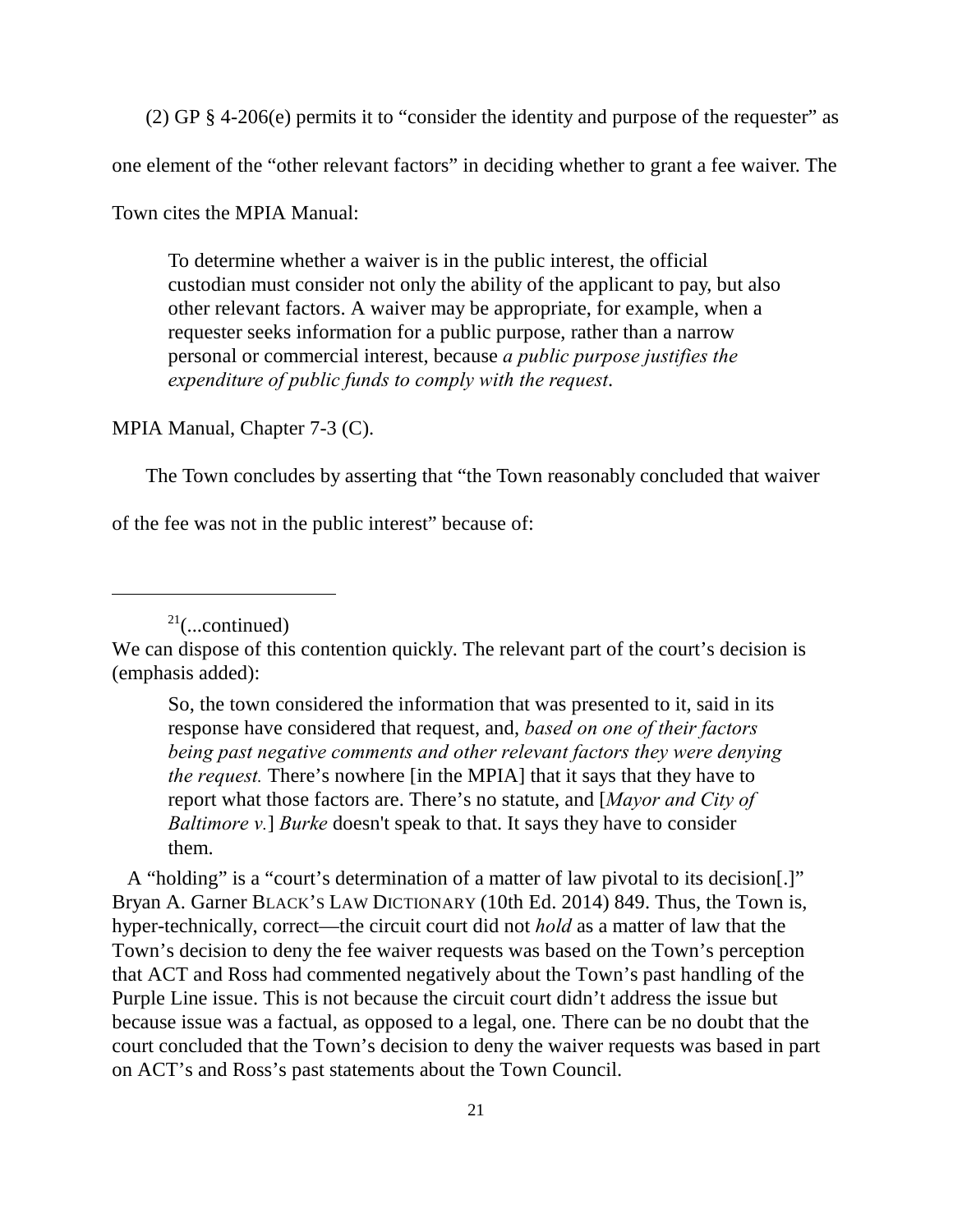Mr. Ross's known affiliation with ACT. Because of the history and Mr. Ross's apparent duplicity, the Town obviously questioned the purpose of the fee waiver request, and whether it was for a public purpose and would be in the 'public interest.' Upon consideration of ACT/Ross's ability to pay and the 'other relevant factors,' the Town ultimately determined that the fee waiver would not be in the public interest and denied the request. As discussed, the Town was entitled to consider these circumstances in denying the fee waiver request and the decision was not 'viewpoint discrimination.'

### IV. ACT's Waiver Request

Upon consideration of the parties' contentions, we conclude that the circuit court erred in granting summary judgment to the Town. The circuit court was correct that GP § 4-206 does not set out any requirement for a custodian's response to a waiver request. However, by stopping at that point, the court overlooked its own role in the process. When presented with a waiver request, a custodian must consider the ability of the applicant to pay the fee and other relevant factors to decide whether the waiver would be in the public interest. *See* GP § 4-206(e)(2). When a custodian's decision to deny a waiver request is appealed, the court must have sufficient information before it to satisfy itself that the custodian's decision was not arbitrary or capricious. This point is illustrated by our analysis in *City of Baltimore v. Burke*, 67 Md. App. 147 (1986).

Burke was a reporter for the *Baltimore News American* who sought records from the City of Baltimore pertaining to a malfunctioning sewer treatment plant owned by the City. *Id.* at 149. The City responded that approximately 160,000 pages of documents were responsive to Burke's request "and that these documents would be released providing the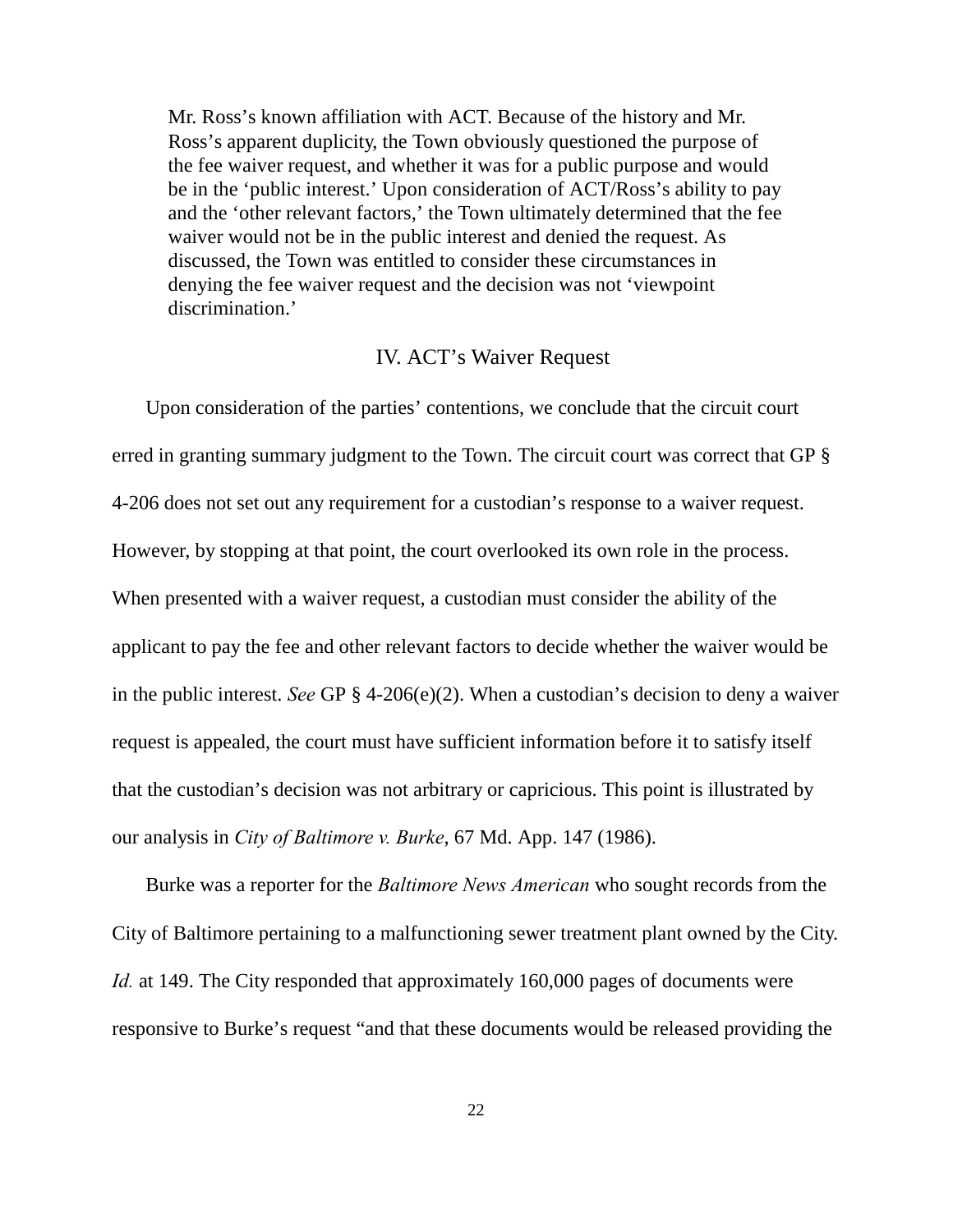appellee paid approximately \$50,000 to cover copying at 25 cents per page and the cost of the 'City employee's time based upon their [sic] salary to retrieve the documents and the portion of an Assistant City Solicitor's time to review each document to delete material which is not subject to disclosure.'" *Id*. Burke challenged the City's refusal to grant a fee waiver. In affirming the circuit court's conclusion that the City's refusal to grant the fee waiver was arbitrary and capricious, we stated:

It is apparent from the record that [the relevant City officials] considered no more than the expense to the City of locating and duplicating the documents . . . and the perceived ability of the appellee, as an employee of a Baltimore newspaper, to pay the City's projected fee. The appellants did not abide by  $10-621(d)(2)^{[22]}$  which mandates consideration of 'other relevant factors' and making a determination of whether the waiver would be in the public interest. Certainly those relevant considerations would include the health hazard created by the discharge of inadequately treated sewage into the Patapsco River, the importance of public exposure of the delayed and extremely costly improvements to the Patapsco Waste Water Treatment Plant, and the danger that imposing a fee for information upon a newspaper publisher might have a chilling effect on free exercise of freedom of the press.

Returning to the present case, the Town's response to ACT's waiver request was:

In your request, you outline your arguments in support of a waiver of all fees associated with the request. Please be advised the request for a waiver has been considered and is denied.

This bald and conclusory statement provides no insight whatsoever as to the actual

considerations that motivated the Town to deny the request. As *Burke* makes clear, a

court must necessarily consider the actual decision-making process by the custodian in

<sup>&</sup>lt;sup>22</sup>Currently codified as GP  $\S$  4-206(e)(2).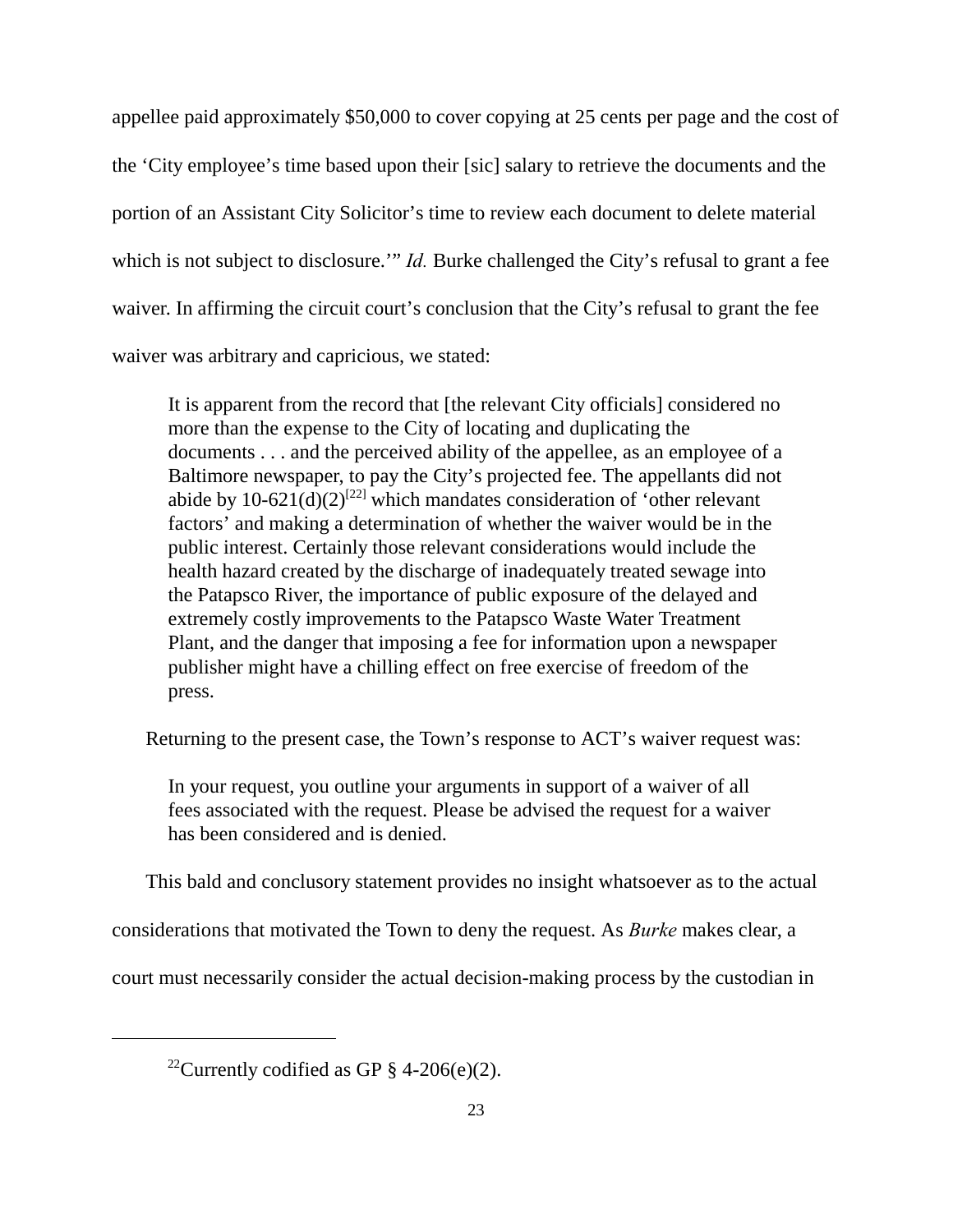order to decide whether the custodian gave appropriate consideration to "other relevant factors." This necessarily calls for custodian to identify what relevant factors he or she considered. The Town's response to ACT fails comprehensively in this regard.

The Town's failure to explain the reasons for its decisions in its letter to ACT isn't necessarily fatal because the factual record can be further developed in the circuit court "by pleadings, affidavit, deposition, answers to interrogatories, admission of facts, stipulations and concessions." *Prince George's County v. The Washington Post Co.*, 149 Md. App. at 304. The Town did this by setting out its reasoning in its memorandum in support of its motion for summary judgment. We have set out a portion of that narrative earlier in this opinion. Our reading of that memorandum leaves us satisfied that a significant factor, if not the primary factor, in the Town's decision to deny ACT's request for a waiver was that the organization had previously criticized the Town officials for their opposition to the Purple Line.<sup>23</sup> Without belaboring the issue, we agree with appellants that the First Amendment's guarantee of free expression of speech protects persons from the imposition of financial burdens based upon the content of their speech. *See Rosenberger v. Rector and Visitors of the U Va*., 515 U.S. 819, 828 (1995) ("[T]he government offends the First Amendment when it imposes financial burdens on certain speakers based on the content of their expression."); *see also Reed v. Town of Gilbert,*

 $^{23}$ Representations of fact in a memorandum of law are not evidence. But the Town's narrative was not challenged by ACT or Ross and was accepted by the circuit court. In its brief to this Court, the Town seeks to downplay the significance of its assertions, but these efforts are unconvincing.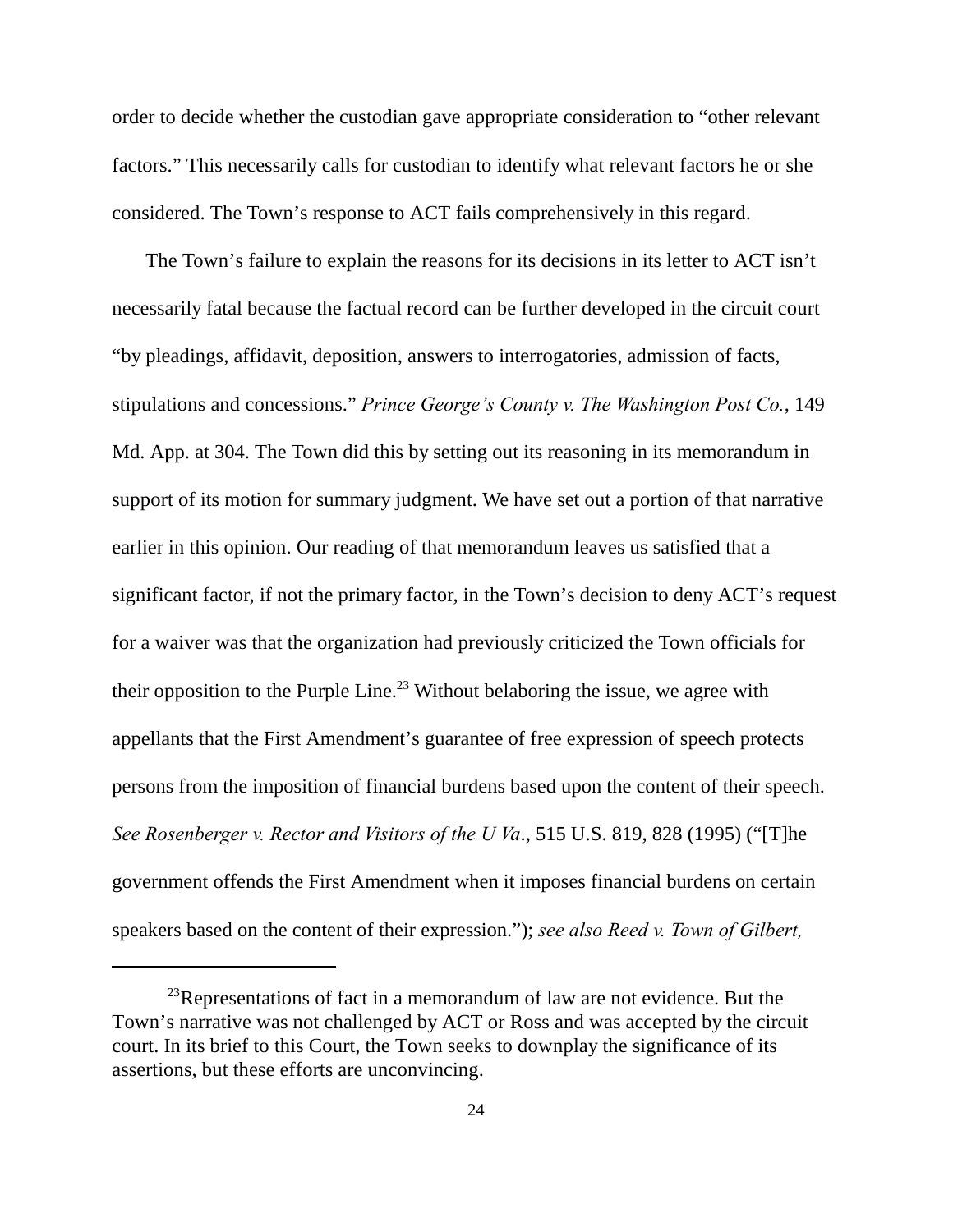*Ariz.*, 135 S. Ct. 2218, 2223 (2015) ("Government discrimination among viewpoints is a

'more blatant' and 'egregious form of content discrimination . . . .") (citing *Rosenberger*,

515 U.S. at 829.); *Ridley v. Massachusetts Bay Transp. Auth.*, 390 F.3d 65, 82 (1st Cir.

2004) ("The bedrock principle of viewpoint neutrality demands that the state not suppress

speech where the real rationale for the restriction is disagreement with the underlying

ideology or perspective that the speech expresses."). A decision based upon such

unconstitutional considerations is clearly arbitrary and capricious.

## V. Ross's Request

We turn to the Town's denial of Ross's fee waiver request. The letter from the

Town's counsel to Ross stated in pertinent part:

In your request, you identify yourself as a member of the media  $[24]$  as a basis for a waiver of all fees associated with the request. Please be advised that the request for a waiver has been considered and is denied. We do not believe this request is being made in your capacity as a member of the media. This belief is based on the first request you submitted and then immediately withdrew on November 10, 2014, which clearly indicated it was being submitted on behalf of [ACT], along with your known affiliation with ACT. Accordingly, the Town will expect payment in full for all fees associated with the request.

Under different circumstances, we believe that Ross's request on his own behalf,

coming within hours of Ross's request on ACT's behalf, might provide a basis for the

 $^{24}$ Based on the record before us, we are satisfied that Ross's activities as a local news blogger makes him a member of the "media" for MPIA purposes. *See* Courts and Judicial Proceedings Article § 9-112(a) (defining "news media" as including "[a]ny printed, photographic, mechanical, or electronic means of disseminating news and information to the public.")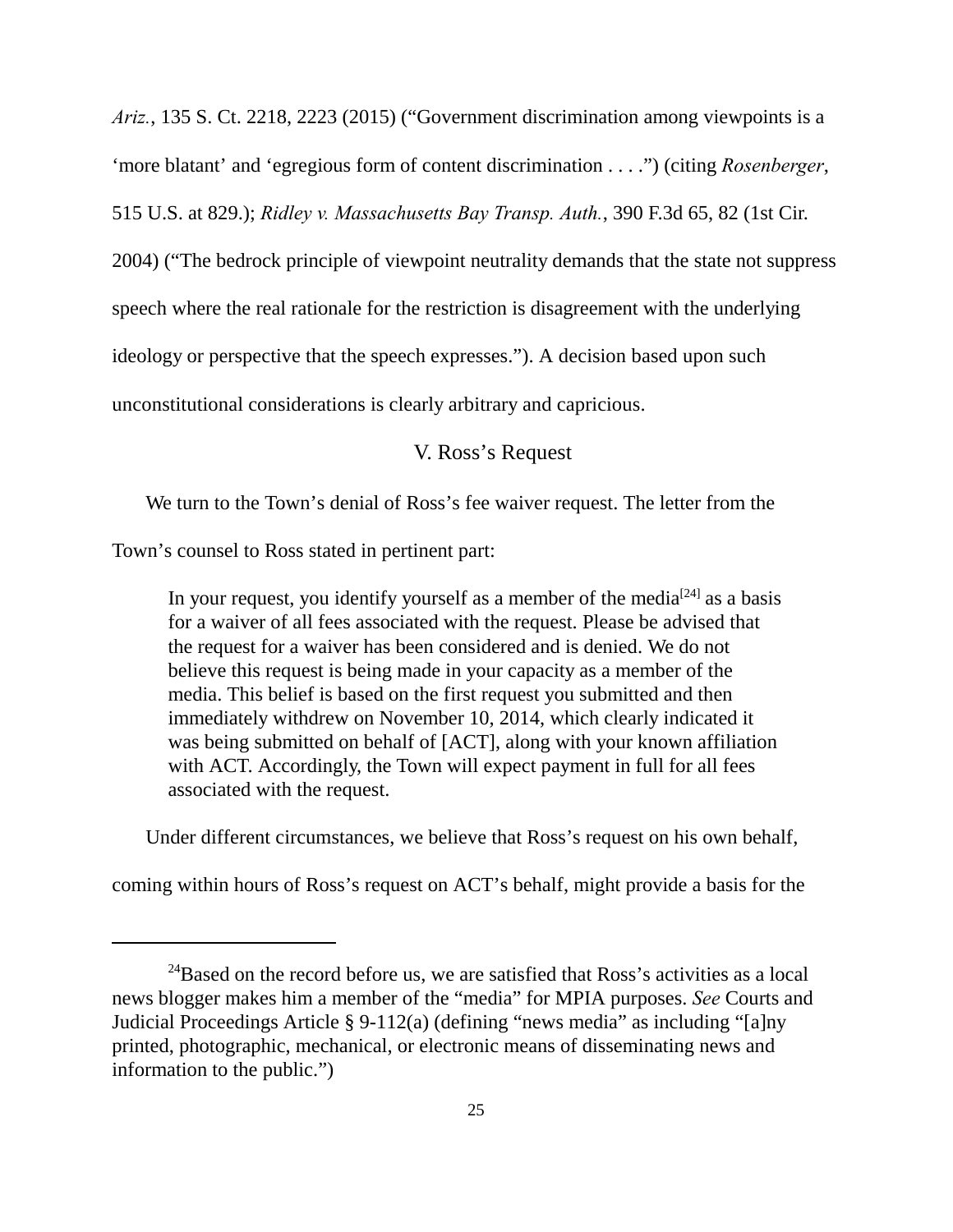Town to conclude that Ross was acting as ACT's proxy. Had the Town's decision to deny ACT's request been based on legitimate concerns, the Town might have been justified in denying Ross's request as well. But, as we have just explained, the Town's denial of ACT's request was arbitrary and capricious. Because the Town did not identify any reason for denying Ross's request other than his affiliation with ACT, we hold that the Town's decision to deny his waiver request was also arbitrary and capricious.

## VI. Conclusion

We hold that the circuit court erred when it granted the Town's motion for summary judgment as to the fee waiver issue. What happens on remand is complicated by the fact that the circuit court's judgment addressed another issue, namely, the court concluded that the Town was not required to disclose minutes of closed meetings. Neither ACT nor Ross has asserted that the court erred in this regard.

We will vacate the circuit court's judgment and remand this case for it to enter a judgment that the Town is not required to disclose minutes of its closed meetings in response to the MPIA requests from ACT and Ross that are the subject of this appeal. The judgment will further provide the Town is obligated to respond to Ross's and ACT's requests without charge to the appellants. Finally, the court must consider ACT's and Ross's request for attorneys' fees pursuant to GP § 4-362(f)*. See Caffrey v. Dep't of Liquor Control for Montgomery County*, 370 Md. 272, 289 (2002) ("Generally, the decision whether to award counsel fees to an eligible party under the MPIA rests within